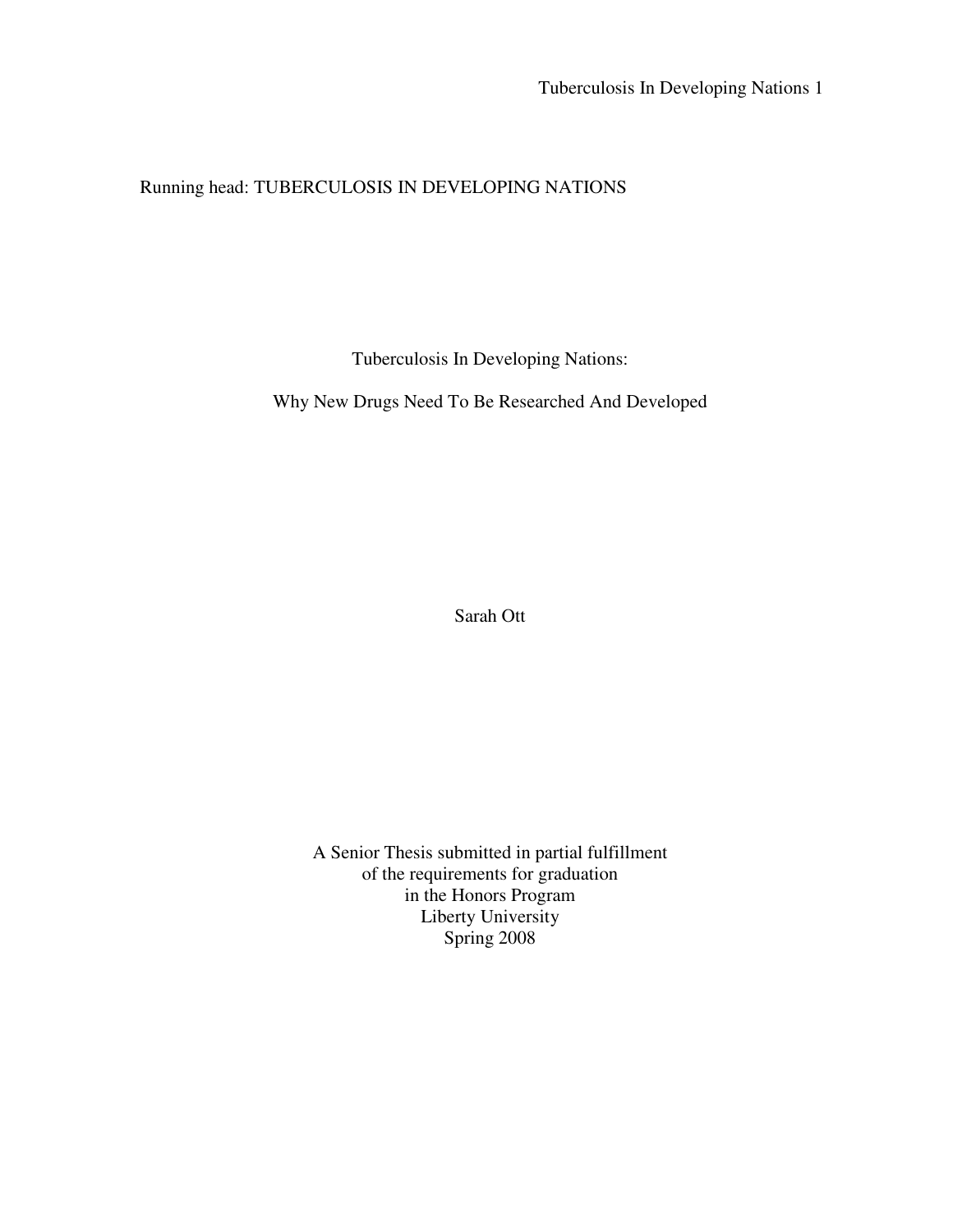Acceptance of Senior Honors Thesis

This Senior Honors Thesis is accepted in partial fulfillment of the requirements for graduation from the Honors Program of Liberty University.

> \_\_\_\_\_\_\_\_\_\_\_\_\_\_\_\_\_\_\_\_\_\_\_\_\_\_\_\_\_\_ Angela Olmsted, Pharm. D. Chairman of Thesis

> > Linda Gregory, M.S.N. Committee Member

\_\_\_\_\_\_\_\_\_\_\_\_\_\_\_\_\_\_\_\_\_\_\_\_\_\_\_\_\_\_

\_\_\_\_\_\_\_\_\_\_\_\_\_\_\_\_\_\_\_\_\_\_\_\_\_\_\_\_\_\_ Joseph Mix, D.M.D. Committee Member

\_\_\_\_\_\_\_\_\_\_\_\_\_\_\_\_\_\_\_\_\_\_\_\_\_\_\_\_\_\_ James Nutter, D.A. Honors Director

\_\_\_\_\_\_\_\_\_\_\_\_\_\_\_\_\_\_\_\_\_\_\_\_\_\_\_\_\_\_ Date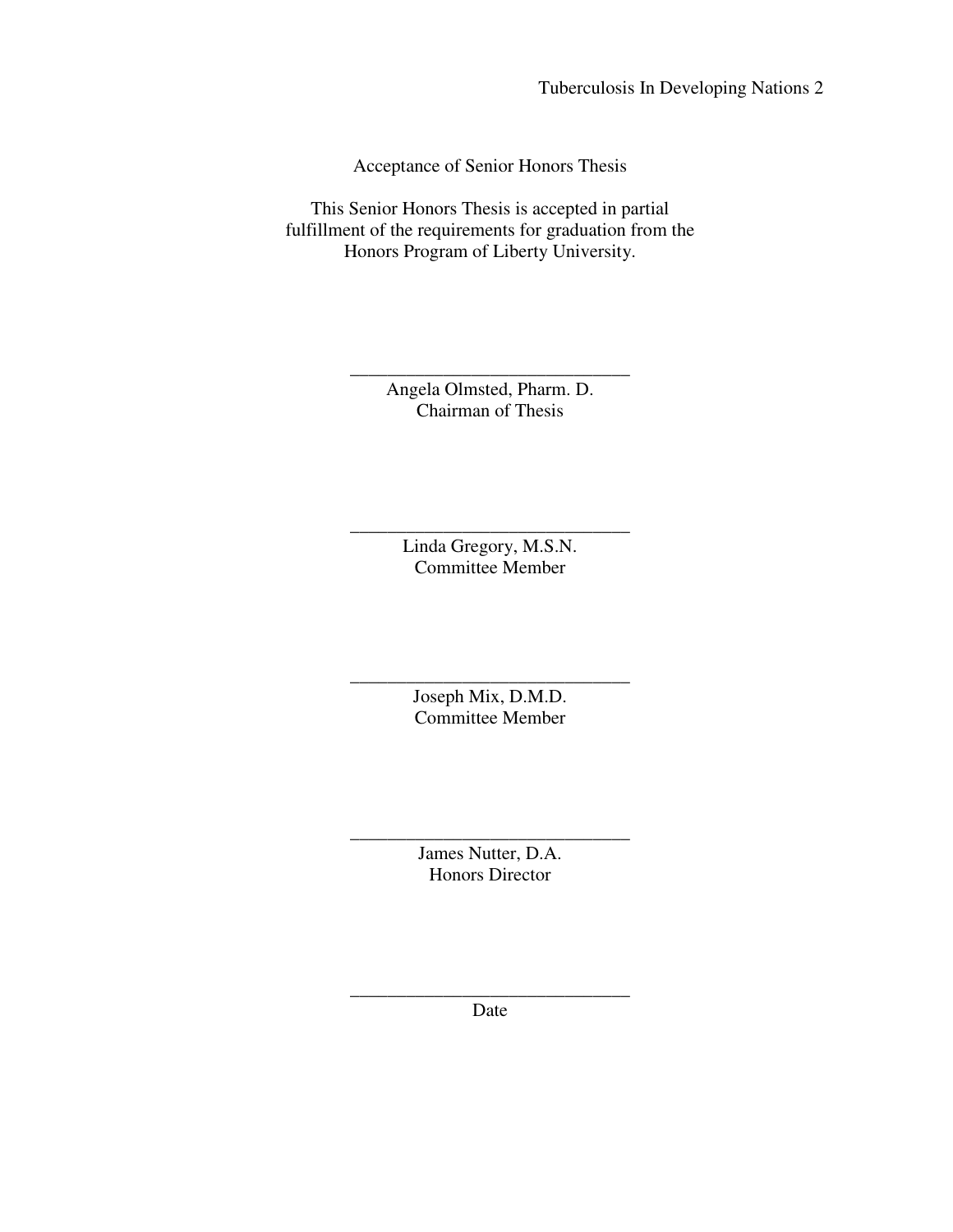#### Abstract

Pharmacologic treatment for tuberculosis is widely available in developing nations, and is often financed by the governments of these countries. Treatment however can be highly toxic and require a lengthy duration of therapy. There are now many strains of tuberculosis that are drug resistant. People in impoverished nations frequently cannot afford to pay for transportation to and from treatment facilities. Research and development of new tuberculosis drugs is necessary given the presence of resistance and toxicity of the existing drugs. Newer agents that require shorter treatment duration with decreased toxicity and increased efficacy are most desirable and needed in developing nations.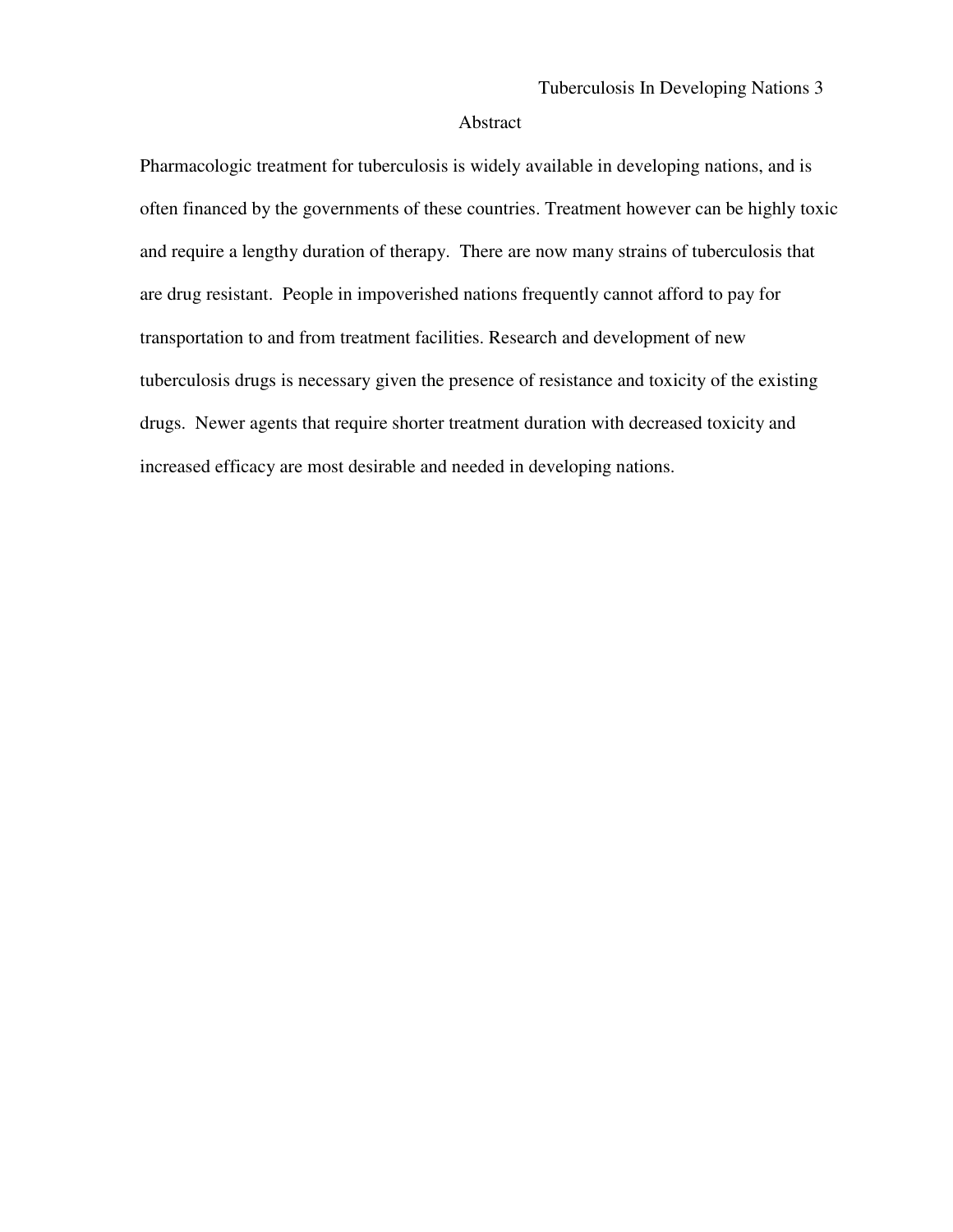Why New Drugs Need To Be Researched And Developed

The rate of new tuberculosis (TB) cases is on the rise, even in light of better diagnostic methods and treatment regimens. According to Alteri, Xicohténcatl-Cortes, Hess, Caballero-Olín, Girón, & Friedman, tuberculosis remains the most devastating bacterial cause of human mortality. One-third of the world's population is infected with the TB mycobacterium (Kumar, Malhotra, Goswami, & Bamezai, 2003), and two million people die from the disease every year (Salomon Lloyd-Smith, Getz, Resch, Sánchez, Porco, et al, 2006). This is a significant problem worldwide. Existing drugs have a long course of therapy, and most are hepatotoxic. In addition, drug-resistant tuberculosis cases are increasing. New TB drugs need to be developed to stop this disease from becoming an epidemic.

#### Bacteria *Mycobacterium tuberculosis*

Tuberculosis (TB) is a disease caused primarily by the *Mycobacterium tuberculosis* bacterium. *M. tuberculosis* is an acid-fast mycobacterium that grows very slowly. Its cell wall consists primarily of lipids and allows the bacterium to resist disinfectants, antiseptics, drying out, and other environmental hazards. Because of its structure, *M. tuberculosis* is difficult to kill.

There are several types of TB infections, each named mainly for the location of the infection. Pulmonary TB is the most common and also the most deadly form of TB (Kumar, et al., 2003). For simplification purposes, in this paper "TB" and "tuberculosis" refer to pulmonary tuberculosis unless otherwise specified.

In pulmonary TB, the *M. tuberculosis* bacteria enter the body through the lungs by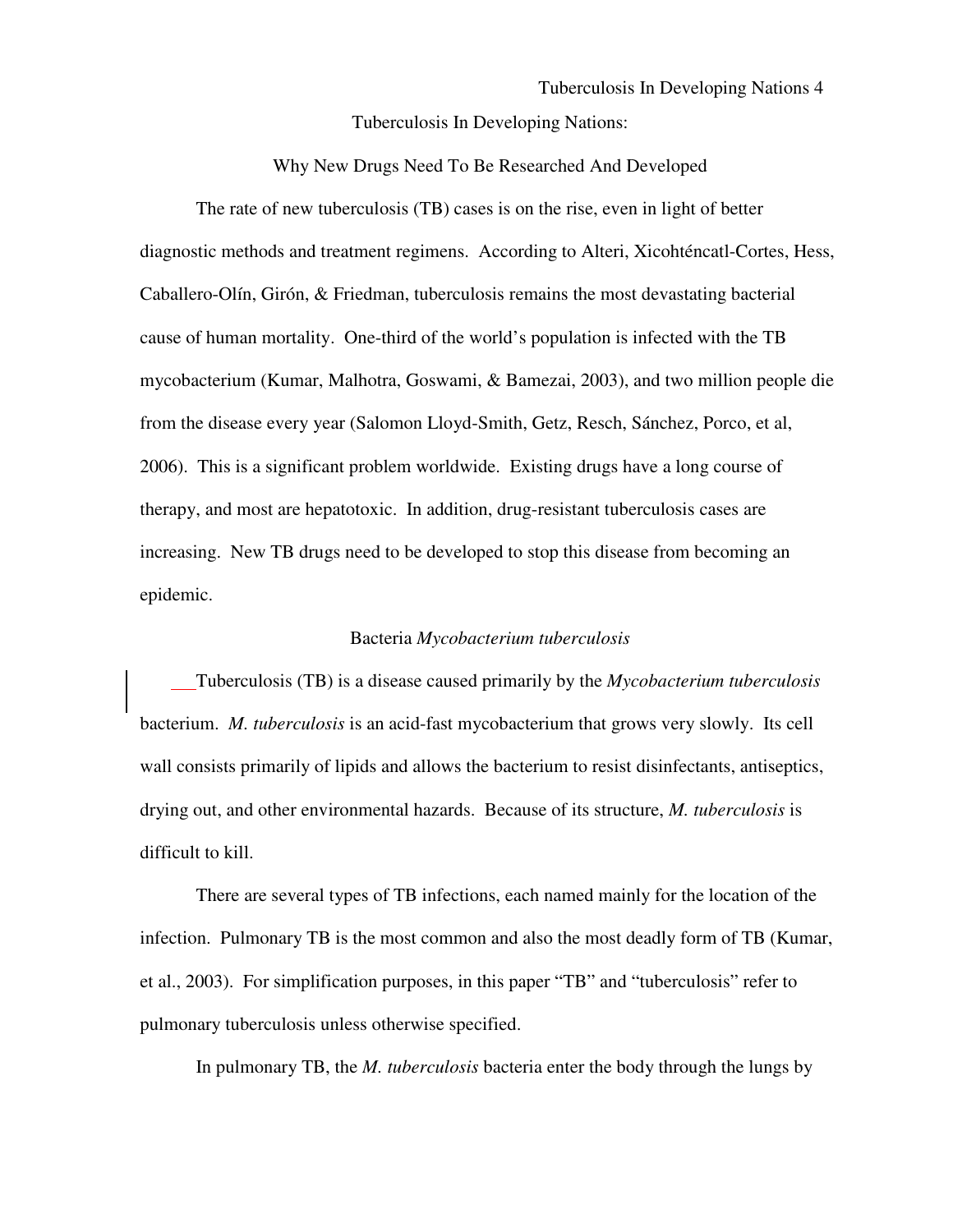inhalation. If an individual is healthy, the immune system initially recognizes the bacteria as intruders. However, TB bacteria have a surprise feature, one that makes TB a difficult, if not impossible, opponent for an immune system to conquer. *M. tuberculosis* possesses the ability to bypass the defense mechanisms of the human immunologic system. It has the "ability to arrest phagolysosome biogenesis, avoid direct cidal mechanisms in macrophages, and block efficient antigen processing and presentation" (Deretic Singh, Master, Harris, Roberts, Kyei, et al., 2006 p. 719).

The initial detection of *M. tuberculosis* by the immune system triggers the body's natural defenses, including the mass migration of macrophages to the site of infection. These macrophages attempt to contain the infection by building walls of cells around the invaders, enclosing them in capsule-like lesions called tubercles (Tortora, Funke, & Case, 2004). In the rush to contain the infection, macrophages are encapsulated along with the tuberculosis bacilli. They are left to destroy all the intruders inside the capsule, but this does not occur. After the tubercles have been formed, *M. tuberculosis* acts as a parasite, evading detection by entering into and living inside the macrophages, specifically in phagosomes (immature phagolysosomes). Phagosomes normally mature into phagolysosomes, but this process does not occur in immune cells invaded by the tuberculosis mycobacterium because *M. tuberculosis* produces two substances – a lipid and an enzyme – both of which prevent the conversion of its host phagosome into a phagolysosome (Deretic et al., 2006). Since phagolysosomes are a major component of the body's immune response, the ability of *M. tuberculosis* to evade detection in this way defeats the body's natural defense system against TB, giving it time to multiply. When the bacilli are still encapsulated, the tuberculosis infection is said to be latent. A TST or blood test will indicate exposure, but since the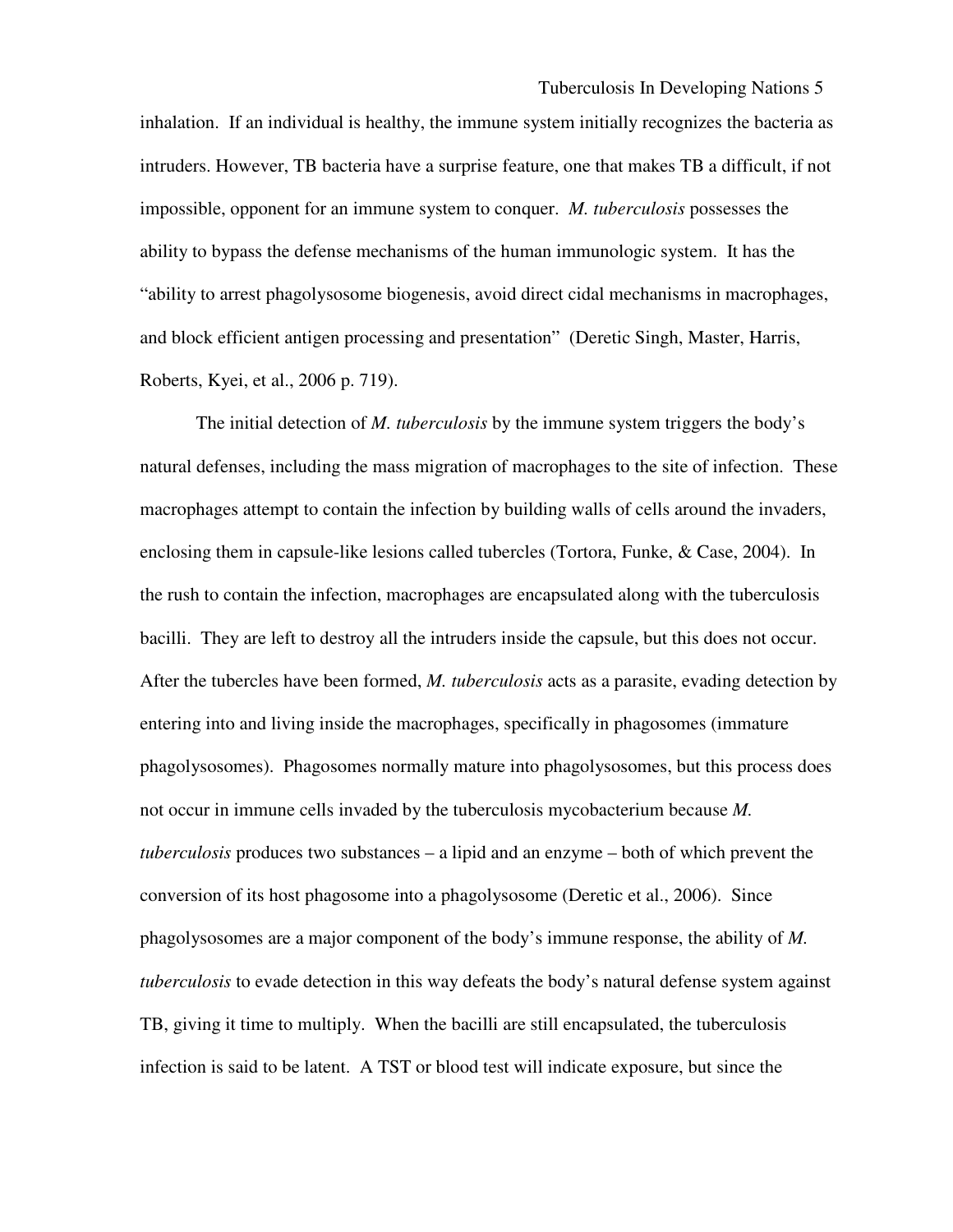bacteria are contained within the tubercles, they are not present in sputum; therefore a sputum smear would test negative.

 Over time, the tubercle lesions become calcified. They are then called Ghon complexes and will appear on X-rays and CT scans. The tuberculosis bacilli remain alive and replicate in these Ghon complexes, waiting until their host's immune system becomes deficient. The capsules then burst open, releasing TB bacilli into the body's lungs, cardiovascular system, and lymphatic system. As soon as the TB bacilli break out of the Ghon complexes, the infection is classified as active, or miliary TB, because of the tiny millet seed-sized tubercles that form in the tissues. Because it is fighting a weakened immune system, *M. tuberculosis* defeats the remaining immune defenses and continues to multiply unhindered. Unlike latent TB, active TB is symptomatic. Weight loss, weakness, and coughing up blood are classic signs of active TB infection. The disease was formerly known as "consumption" because the infected person became weaker and weaker, lost weight, and simply seemed to be consumed by the illness (Tortora, Funke, & Case, 2004).

 One reason that TB is so hard to treat is that it avoids detection by the body's macrophages by living and replicating inside those very macrophages. Scientists are still puzzled by exactly how the mycobacterium accomplishes this (Alteri, et al., 2007). Alteri, et al. are part of the search for the answer. In the past, scientists believed that mycobacteria did not produce pili. However, Alteri, et al. discovered that TB mycobacteria do indeed produce pili that help them attach to macrophages. In their study, they found that 60% of tuberculosis patients' serum samples tested positive for *Mycobacteria tuberculosis* pili (MTP), but none of the non-tuberculosis infected serum samples did (Alteri, et al., 2007).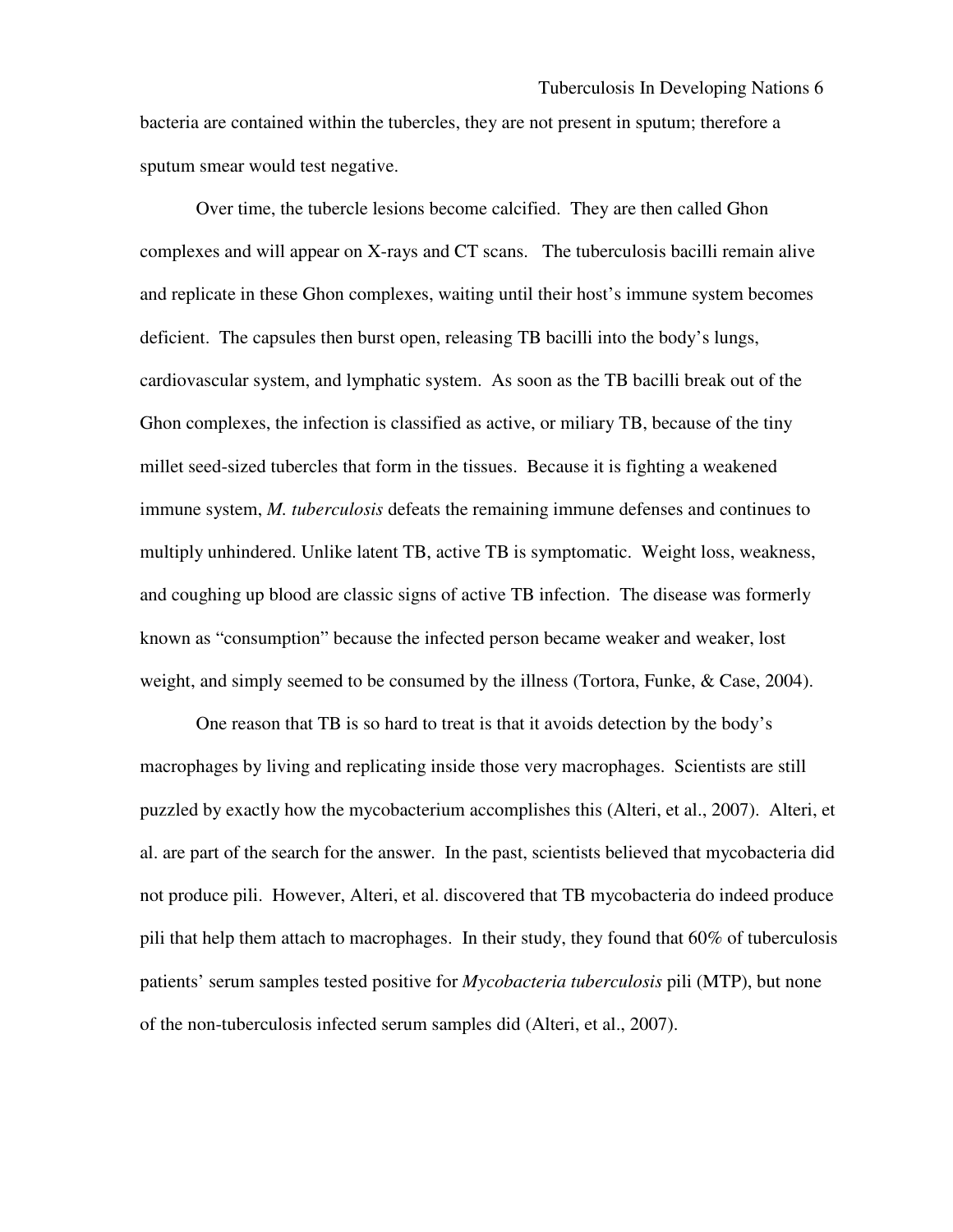MTP are very similar to the pili-like structures produced by the highly virulent bacteria *Escherichia coli* and *Salmonella enterica*. Despite that similarity, MTP are not easily broken down, whereas the pili of *E. coli* and *S. enterica* are (Alteri, et al., 2007). MTP are polymeric, hydrophobic, and protein-based. They bind to laminin, an extracellular matrix protein which is a major component of human cellular basement membranes. Although suspected but not proven to be the case with MTP, other bacterial pili are responsible for allowing bacteria to agglutinate erythrocytes, aggregate bacteria, form biofilm, adhere to cells, and form colonies on mucosal surfaces. All of these functions are related to the virulence of bacteria. MTP allows *M. tuberculosis* to attach to, enter, and colonize first macrophages and then other tissues. If scientists could medically target bacterial pili, they could greatly decrease, if not completely destroy, the TB bacteria's pathogenicity. For this reason, pili have been a focus of vaccine research and development (Alteri, et al., 2007).

 *M. bovis* is a bacterium similar to *M. tuberculosis* that also produces tuberculosis. *M. bovis* infection is acquired by drinking unpasteurized milk. Unlike *M. tuberculosis*, *M. bovis* is not transmissible from person to person. The tubercles found in *M. bovis* infection are normally found in the bones and lymphatic system rather than in the lungs (Tortora, Funke, & Case, 2004).

 Drug resistance is a major problem in the treatment of *Mycobacterium tuberculosis* infection. This problem exists due to multiple reasons. First, the treatment of *M. tuberculosis* is prolonged (six months to a year or longer), because *M. tuberculosis* grows slowly. Since treatment is prolonged, there is more time for the bacteria to mutate and develop drugresistant strains. Secondly, patient compliance decreases the longer the duration of treatment (Lenhe 2007). There are two major classifications for resistant TB strains; multi drug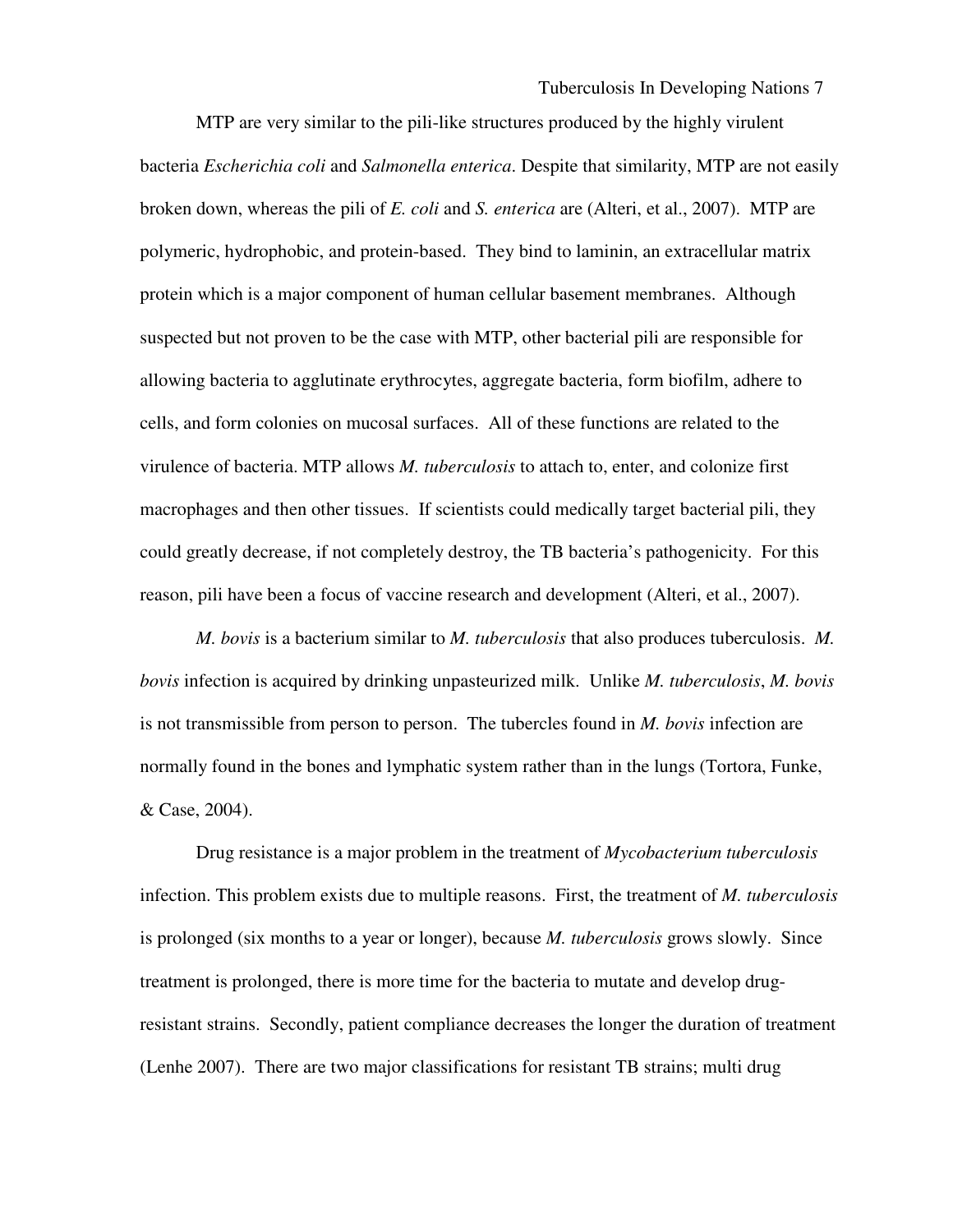resistant (MDR) and extensively drug resistant (XDR) TB. Multiple drug resistant (MDR) TB is resistant to two or more TB drugs, usually the first-line drugs Isoniazid and Rifampin. Shah, Wright, Bai, Barrera, Boulahbal, Martín-Casabona, et al. define extensively drug resistant (XDR) TB as MDR-TB with added resistance to three or more of the second-line TB drugs. The World Health Organization's (WHO) guidelines call for MDR-TB to be treated with four or more different TB drugs to which that particular strain is susceptible. However, since XDR TB is, by definition, resistant to three or more second line drugs, and since there are only six classes of second-line drugs, effective treatment of XDR TB is, by WHO standards, absolutely impossible to treat with existing resources.

#### Screening Methods

 Several tests are used to determine TB exposure. The tuberculin skin test (TST) is an intradermal injection of *purified protein derivative* (PPD), which is an *M. tuberculosis* antigen. If the patient has been infected with TB and has a functional immune system, there will be a local reaction (hardness) around the injection site. In an immunocompromised patient (such as one with AIDS – acquired immune deficiency syndrome), a smaller reaction size is adequate to diagnose exposure to TB. This is because the immunocompromised patient's immune system cannot react as well as a healthy person's would, producing a weaker reaction. A PPD will not test positive unless a person has been infected for six weeks or more (Pagana & Pagana, 2007).

 Chest radiography is a very accurate way to diagnose TB, and is often done to check for tubercles in the lungs after a positive PPD. A chest x-ray cannot distinguish between latent and active TB. It also will not be positive (show tubercles) in the early stages of the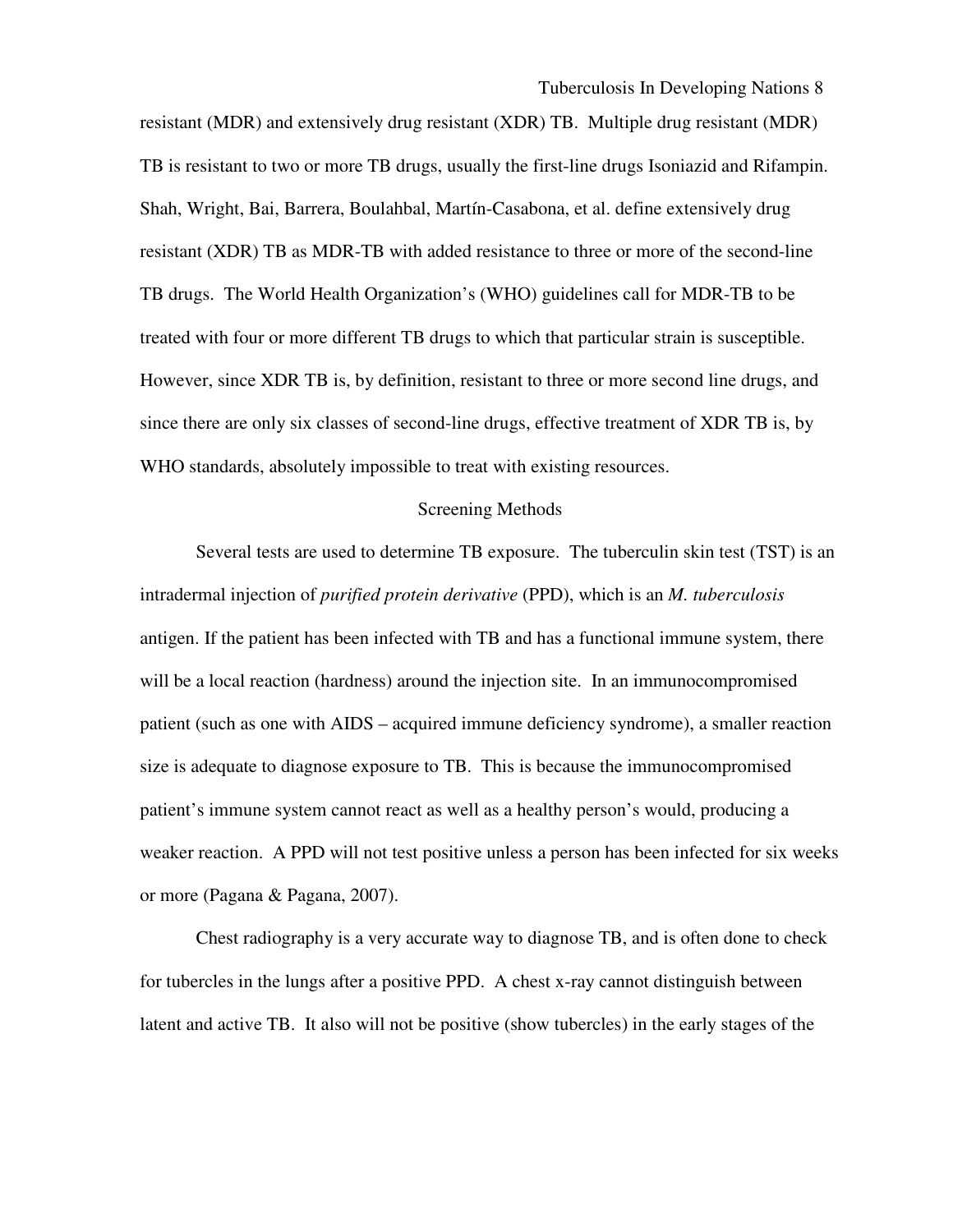disease, because there has not been enough time for the macrophages to form tubercles around the bacteria and calcify into Ghon complexes.

 The QuantiFeron-TB Gold blood test is another test to determine TB exposure. This test uses a blood sample to determine TB exposure. It is equally as effective as the TST, results are known more rapidly (24 hours), and it only requires one doctor visit rather than the two needed for the TST. This test is not as widely available as other tests (Lenhe 2007).

The sputum smear is one of the quickest, most accurate methods available for diagnosing active TB infection. The process is simple and painless for the patient. A sputum sample is taken, which is transferred to a slide, stained with acid-fast dye, and viewed under a microscope to note the presence of mycobacteria bacilli. The problem with the sputum smear is that it can only diagnose active pulmonary TB, which means that it will test negative if the infection is latent or resides anywhere but the lungs.

DOTS, formerly simply an acronym for "directly observed therapy, short-course", is the WHO's international standard for TB treatment. It was implemented as standard care in TB treatment because of patient non-adherence. In DOTS, a healthcare worker observes the patient when they are taking the drugs to ensure that the medicine is taken. Now, DOTS refers not only to the direct observation aspect of TB treatment, but also to the world health organization's (WHO) entire public health strategy for TB. It includes directly observed therapy, a chemotherapy and first-line drug regimen, use of sputum-smear microscopy to diagnose TB, supportive measures taken for patients on long-term (6-9 month) therapy, and records of drug supplies and distribution.

 Since its institution, DOTS therapy has been very successful, with cure rates of over 80% (Salomon et al., 2006). However, DOTS only catches active cases of TB. Everyone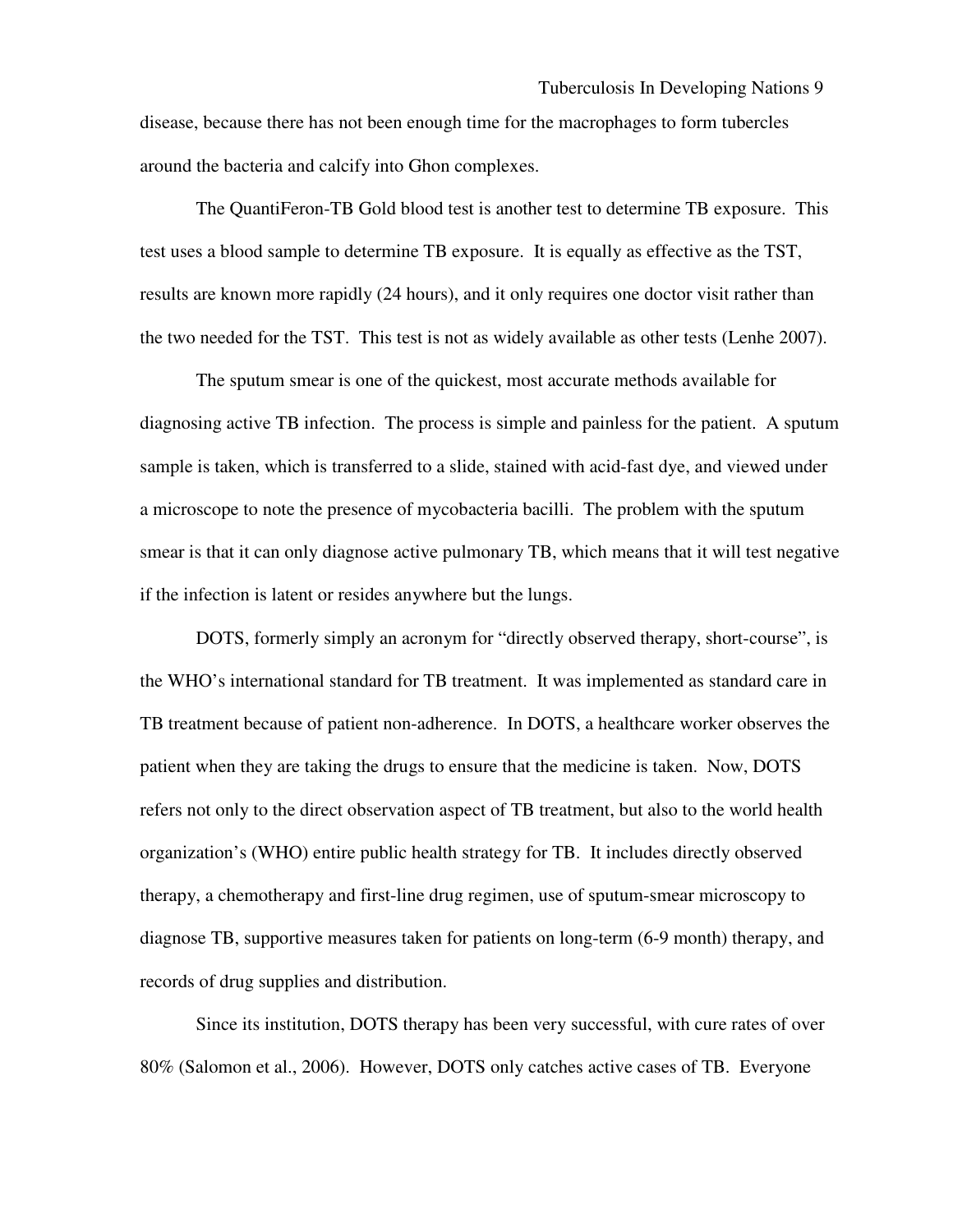who comes to a clinic, with symptoms of TB (persistent coughing, etc.) is examined and sputum-smear tested for the disease. This works well to test for active cases, but since in latent TB the sputum contains no TB bacteria, this method of screening if used alone is ineffective in the eradication of tuberculosis.

 Many different immune-based tests are being sold commercially in developing nations. These test serum antibodies, antigens, and immune complexes, for evidence of TB infection. It would seem that these would be reliable diagnostic tests. They are much faster and simpler than sputum smears. A systematic review of the literature was performed, which found that no commercial immune-based test is accurate enough to replace the sputum smear as a diagnostic tool for TB. Also, none of them could accurately diagnose TB in children or patients co-infected with human immunodeficiency virus (HIV). A concern is that since the commercial tests are sold widely in developing nations, they will distract resources from the more accurate sputum smear test (Steingart, Henry, Laal, Hopewell, Ramsay, & Menzies, et al., 2007).

 In addition to traditional methods of TB screening, some scientists are thinking outside the box when it comes to checking for the disease. Scientists in Morogoro, Tanzania, are attempting to use rats in the detection of TB in sputum samples. The rats are trained to recognize the smell of TB mycobacterium in human sputum. These researchers have already trained rats to sniff out landmines, so with their keen sense of smell, the rats are capable of such work. With their ability to sniff through over 200 samples an hour, the rats are capable of working much faster than human lab technicians, who can only work through about 20 samples a day. Early results indicate that with their accurate sense of smell, the rats also find fewer false positives (Holden, 2004). If this method of TB detection proves reliable, the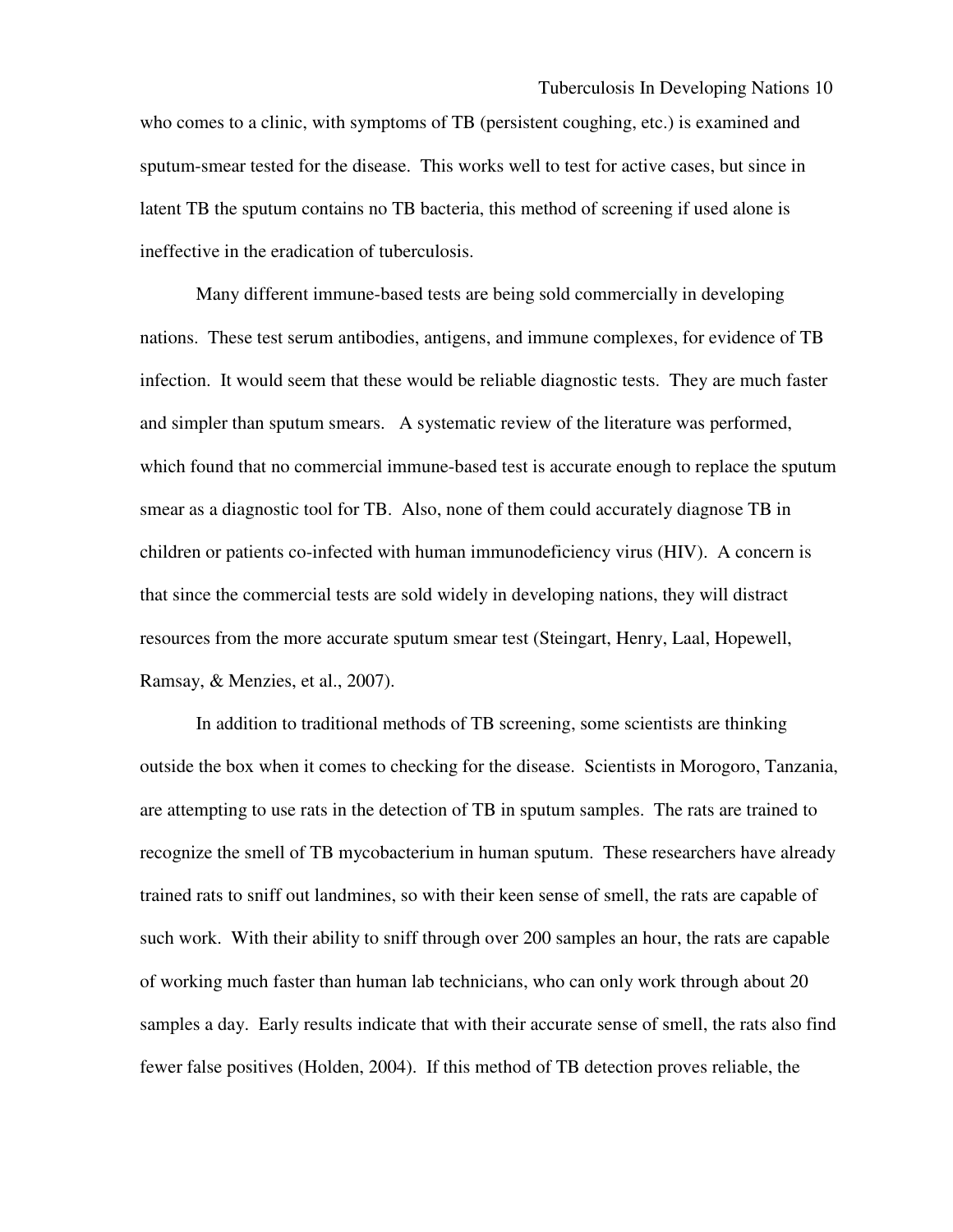diagnostic process would be faster and more accurate than technician-checked sputum smears.

 A bacterial culture is the gold standard for TB testing. A sputum sample is put on a culture medium and screened every 24 hours for growth. Once there is enough bacterial growth, it is checked by microscope to test what kind of bacteria it is. If a sputum sample grows *M. tuberculosis*, then the patient certainly has the disease. However, it is a lengthy process because *M. tuberculosis* grows extremely slowly.

 MDR and XDR TB are difficult to detect. Testing for resistance to second-line drugs is not as available in developing countries as testing for resistance to first-line drugs. Shah, et al. tested TB isolates from laboratories that had received samples from forty-eight countries. Out of 17000 samples, almost 20% were MDR and almost 10% were XDR. They found XDR TB in every region of the world that was tested in the study. Since XDR TB is untreatable by WHO standards, it is a considerable threat to public health worldwide. If WHO's DOTS guidelines are not strictly adhered to, the incidence of XDR TB will greatly increase (Shah, et al., 2007).

## Tuberculosis Drugs

 Isoniazid is the drug of choice in TB treatment. It is more effective, less toxic, cheaper, and easier to use than other TB drugs. Isoniazid is selective to M. tuberculosis, and can kill the bacilli at concentrations much lower than it would take to kill gram positive or negative bacteria. It is bactericidal when mycobacteria are actively dividing, but bacteriostatic when they are not. For this reason, it is more effective during the first phase of treatment, when active TB is being defeated. A problem with Isoniazid is that the TB bacilli spontaneously mutate during treatment, and can develop resistance. If multiple drugs are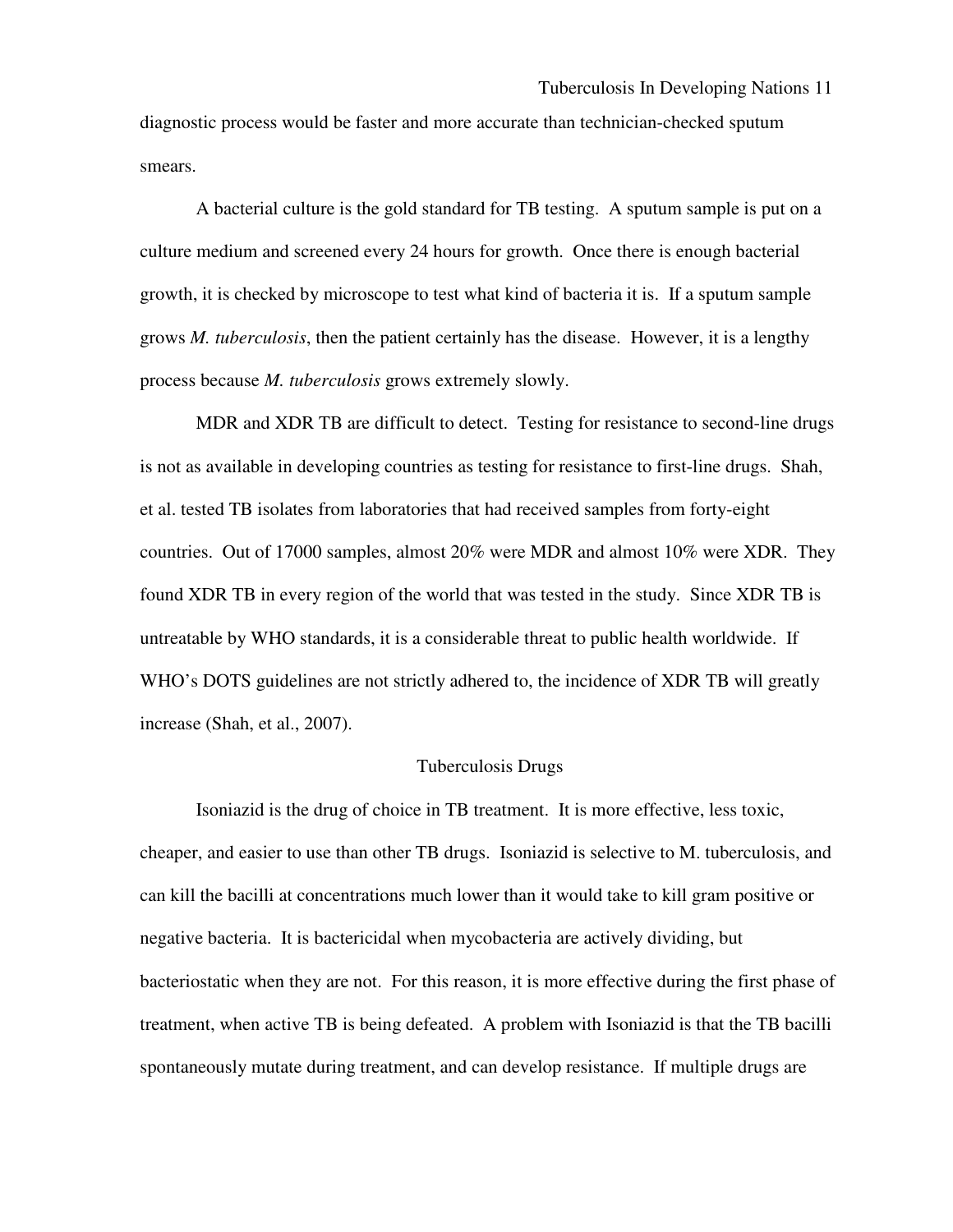used to treat tuberculosis, resistant strains of TB will not emerge in that patient. When treating active TB, Isoniazid must always be administered with one or more other anti-TB drugs to prevent resistance, but when treating latent TB it can be used alone. Isoniazid has many undesirable side effects. It is hepatotoxic, and when its use causes vitamin B6 deficiency, peripheral neuritis results- manifested by tingling, burning, numbness, clumsiness, and unsteadiness. Vitamin B6 deficiency is easily treated with administration of vitamin B6. However, in a developing nation, enough of the vitamin may not be available because of an already malnourished diet, and vitamin pills may not be available at all (Lenhe 2007).

 Rifampin is another first-line drug, and it is similar to Isoniazid in effectiveness. It is well tolerated, but does have some strange, adverse effects – it causes sweat, tears, and other body fluids to turn reddish-orange. Like Isoniazid it is hepatotoxic, and a combination of those two and other TB drugs, almost all of which are hepatotoxic, is especially dangerous for the liver. Unfortunately, this combination is standard in TB treatment. Rifampin causes the body to accelerate its metabolism of many drugs, which is important because this decreases the effectiveness of HIV drugs. A first-line TB drug that does not increase the metabolism of HIV drugs is Rifabutin (Lenhe, 2007).

 Since they are less effective and more toxic than their first-line counterparts, secondline TB drugs are only used when mycobacterium are found to be resistant to the first-line drugs. To prevent further drug resistance, second-line drugs are always used in conjunction with one or more first-line drugs. In addition to hepatotoxicity, many second-line drugs are nephrotoxic, and all have very unpleasant side effects. Several cause severe gastrointestinal (GI) disturbances; one causes balance disturbance and hearing loss; and one even crosses the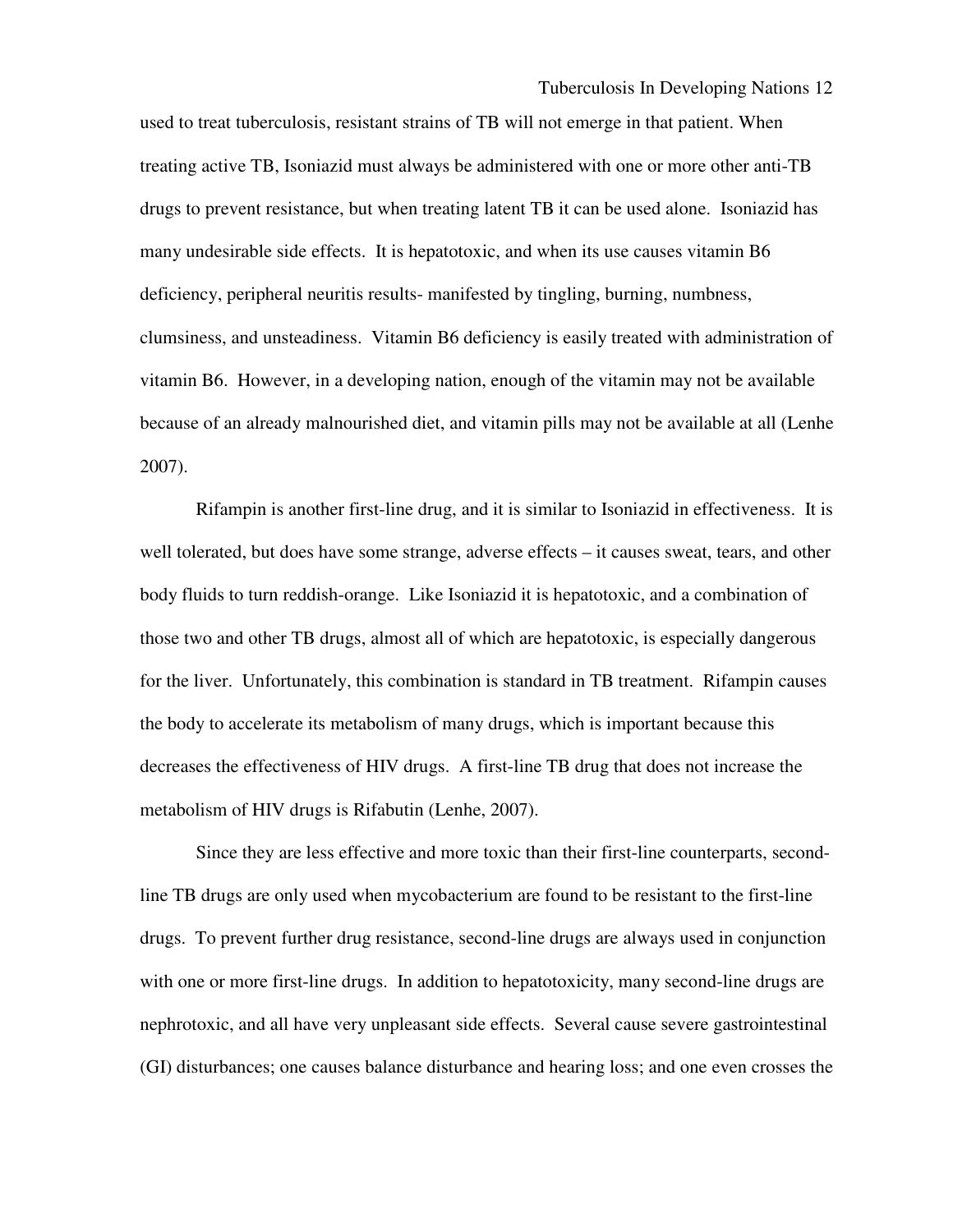blood-brain barrier entering the cerebrospinal fluid (CSF). This action can cause psychoses, seizures, depression, and other central nervous system (CNS) effects. Due to their toxicities, caution must be exercised when using these drugs to treat patients (Lenhe 2007).

 R207910, a diarylquinolone, is one of several new TB drugs that were recently discovered. This drug is still being tested, but researchers say that it is highly promising for the treatment of TB and even MDR TB. It is bactericidal and bacteriostatic, so it would be able to treat both active and latent TB infection (Biava, Porretta, Deidda, & Pompei, 2006). Laboratory studies done on mice concluded that when R207910 replaced one of the drugs in the normal 3-drug cocktail (Isoniazid, Rifampin, and Pyrazinamide), it worked twice as fast as the conventional drug regimen. They found that it also treats MDR TB. Mycobacteria do develop resistance to R207910, so it would have to be given in conjunction with other TB drugs, but it could significantly shorten treatment time (Cohen, 2004). As of October, 2007, it was still in the testing stage, so whether it will be effective throughout the rigorous human trials and be affordable for people in developing countries remains to be seen (Barry  $\&$ O'Conner, 2007).

#### Tuberculosis Treatment

Drug therapy for active TB must use at least two drugs. The chance of M. TB mutating so that it is resistant to one drug is one in  $10^8$ . Since there are generally this many bacteria in an infected individual, the likelihood of drug resistance development is very high. The chance of a single bacterium developing resistance to *two* drugs is  $10^{16}$ . The likelihood of resistance developing with those odds is nil if the treatment regimen is completed. Therefore, if TB is treated with two or more drugs, even if a bacterium develops resistance to one of the drugs used in treatment, the other would kill it, eliminating drug resistance in that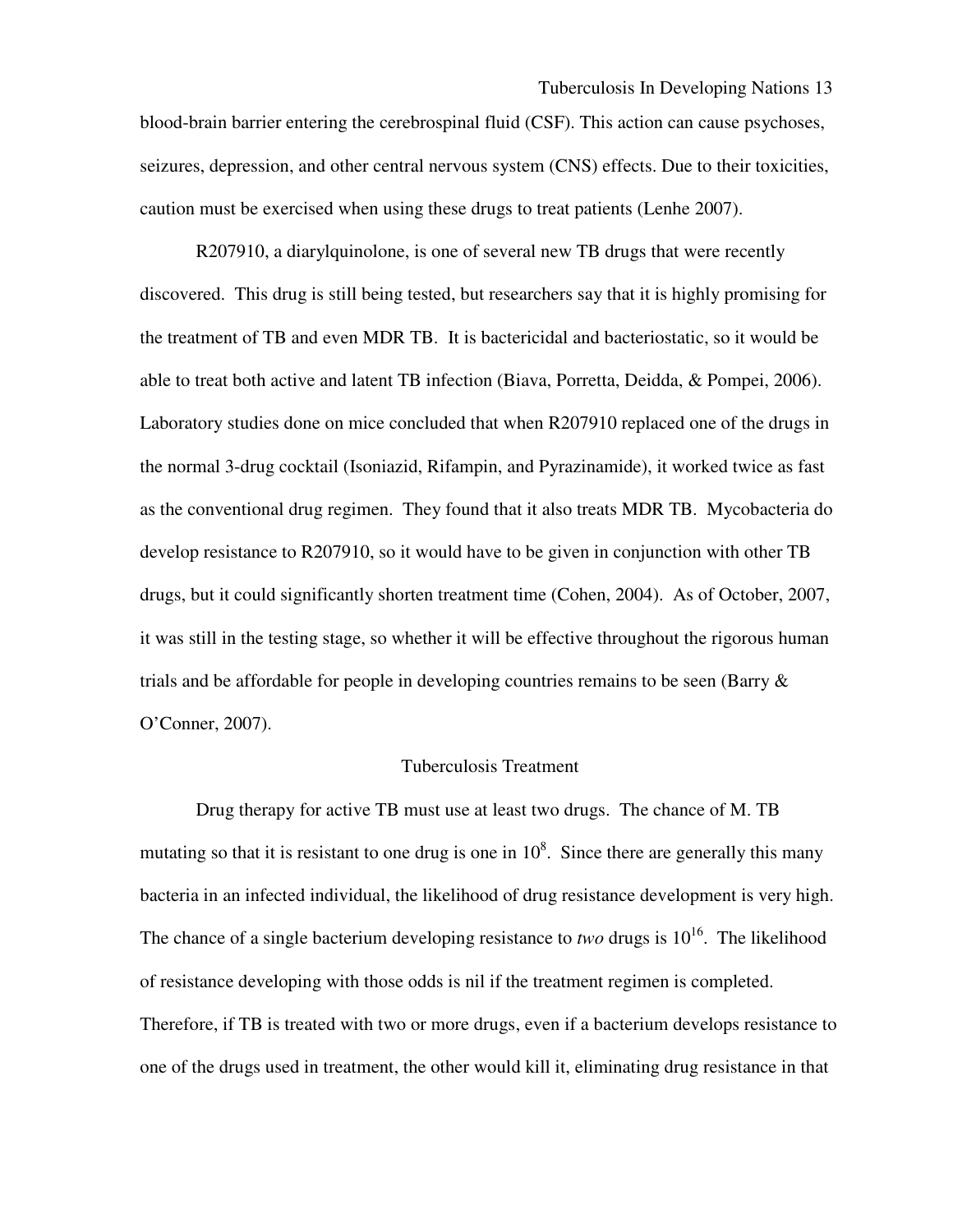individual (Lenhe 2007). DOTS treatment requires at least two drugs, but usually three or more are used as a precaution.

 First-line drugs are used for six months in patients who have never before been treated. Second-line drugs are used for 8 months to two years in patients who have contracted a resistant strain of TB. (TB must be treated for 12-24 months *after* the sputum is no longer positive for the bacilli.) In theory, when all of WHO's treatment guidelines are in place, cure rates for TB can be up to 90%. However, the emergence of multi-drug resistant TB lowers this cure rate. (Lenhe 2007; Espinal & Dye, 2005; Nathanson, et al., 2006).

 The existence of multi-drug resistant bacteria necessitate the testing of the bacilli of each infected individual for drug susceptibility. These tests can take as long as 4-6 weeks. Meanwhile, the patient is started on a combination of 4 drugs (usually Isoniazid, Rifampin, Pyrazinamide, and Ethambutol). This first phase (the induction phase) is to eliminate the active and multiplying bacteria and usually lasts two months. If resistance is suspected or discovered, the patient is started into the second phase (continuation phase) and up to seven other drugs are added to the regimen (Lenhe 2007). The continuation phase lasts four months, and Isoniazid and Rifampin are used (Lenhe 2007). The goal is to kill the remaining bacilli that are dormant in the tubercles, so that they cannot re-emerge and cause active infection.

 Any TB strain that is resistant to second-line drugs is very difficult, if not impossible, to treat with existing drugs. Shah, et al. says, "resistance to TB drugs results primarily from non-adherence by patients, incorrect drug prescribing by providers, poor quality of drugs, or erratic supply of drugs." Each of these problems is rampant in third-world countries. It is no surprise that drug-resistant TB is rife in those countries as a result (Shah, et al., 2007).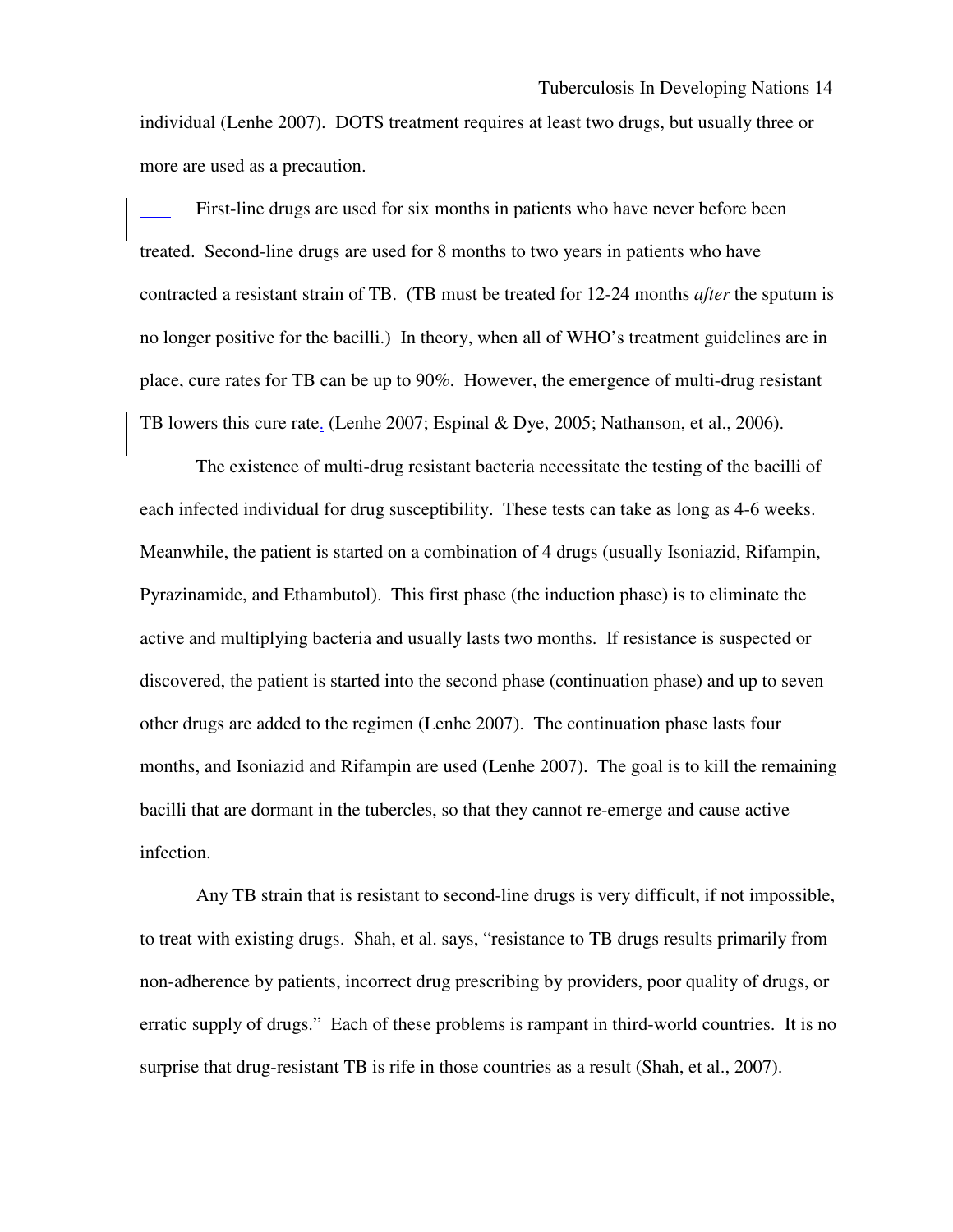Suarez, et al. did a study on the cost-effectiveness of using second-line drugs on chronic TB in Peru. They found that there was an increase in the number of patients who were cured when second-line drugs were used on MDR TB. However, they also found that treatment with second-line drugs was less cost-effective than with first-line drugs, and using second-line drugs also prolonged treatment, resulting in a high dropout rate for the study. Findings concluded that only half of the subjects were cured (Suarez, et al. 2002).

 This study gives a glimpse of one facet of the problem of MDR TB. It is a problem that perpetuates itself. Drug-resistant TB is created when tuberculosis treatment is not completed, which, because of long treatment time, occurs frequently. Non-completion can happen for a variety of reasons, such as when patients stop taking the medication because they forget, because they begin to feel better after defeating the active infection, or because the side effects are so unpleasant. Another problem, especially in developing countries, is that the supply of TB treatment drugs is unreliable and only intermittently available (Suarez, et al. 2002).

 In 2006, Eva Nathanson, et al. completed a study on the treatment of MDR TB in five developing countries. Half of the subjects were resistant to both first-and second-line TB drugs. Nathanson, et al. found an average cure rate of 70%, with a higher cure rate among those who had never been treated than those who had been treated previously. Patients involved in the study received DOTS treatment, and in some of the countries studied, also received free transportation, food and money incentives to participate in the DOTS, and housing and financial support if needed. Nathanson, et al. concluded that the treatment of MDR TB could be as effective in developing countries as in wealthier nations. However, in one country, default rates (the number of patients who discontinued treatment for two or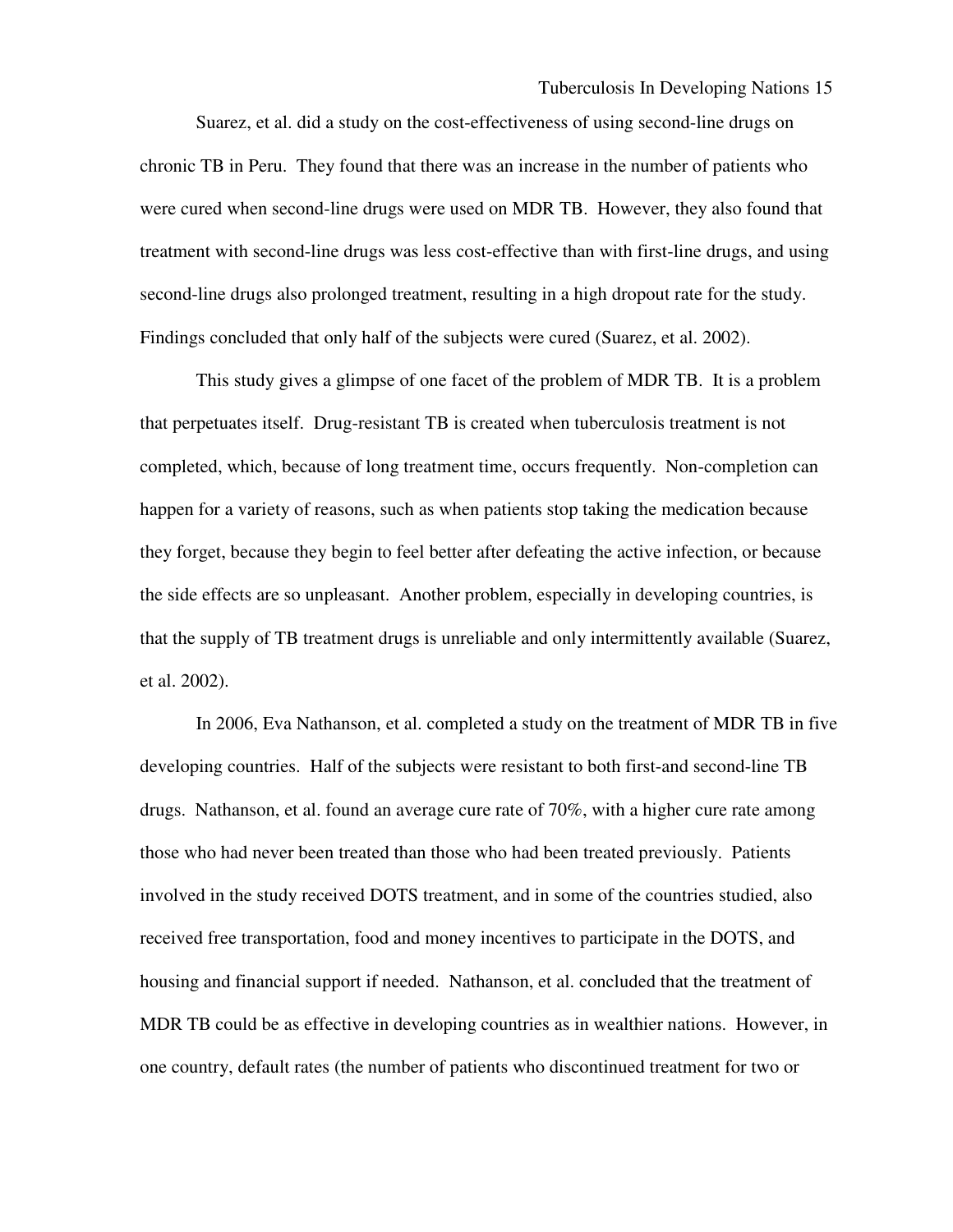more consecutive months) were low because many of the subjects were imprisoned and thus were literally captive participants. The patients in another country were hospitalized during treatment, which would also falsely lower default rates because it cuts out real-life factors such as transportation costs and lodging in the town where DOTS treatment is offered. In the Philippines, for example, default rates were high because no DOTS incentives, such as free transportation to and from DOTS facilities, were offered (Nathanson, et al., 2006).

 Patient incentives such as free treatment for DOTS appear to be one of the reasons that cure rates were so high in Nathanson's study. In the countries in which patient incentives were offered, there was increased patient compliance (decreased default rates). In the countries where there were no incentives, patient compliance decreased. While those incentives may have been offered for study purposes, they are not offered for general treatment. Also, outside of scientific studies, patients must pay for transportation to and from DOTS facilities. In some places, patients live so far away from a DOTS facility that they also must pay for lodging and food for the duration of the treatment. For a subsistence farmer, this may be too high of a price to pay. If patients do not understand that in order for treatment to be effective they must take the entire drug regimen for six or more months, those in developing countries might start treatment but have to stop when they run out of funds. This pattern increases the incidence of drug-resistant TB because the treatment is not completed. Once the patient has MDR TB their treatment is even less affordable because the treatment regimen is even longer (Nathanson, et al., 2006). Thankfully, in many countries the government pays for TB treatment. This can cause problems because developing nations do not have enough money to spend on TB treatment, resulting in intermittent drug supply, contributing to TB resistance. It is a vicious cycle.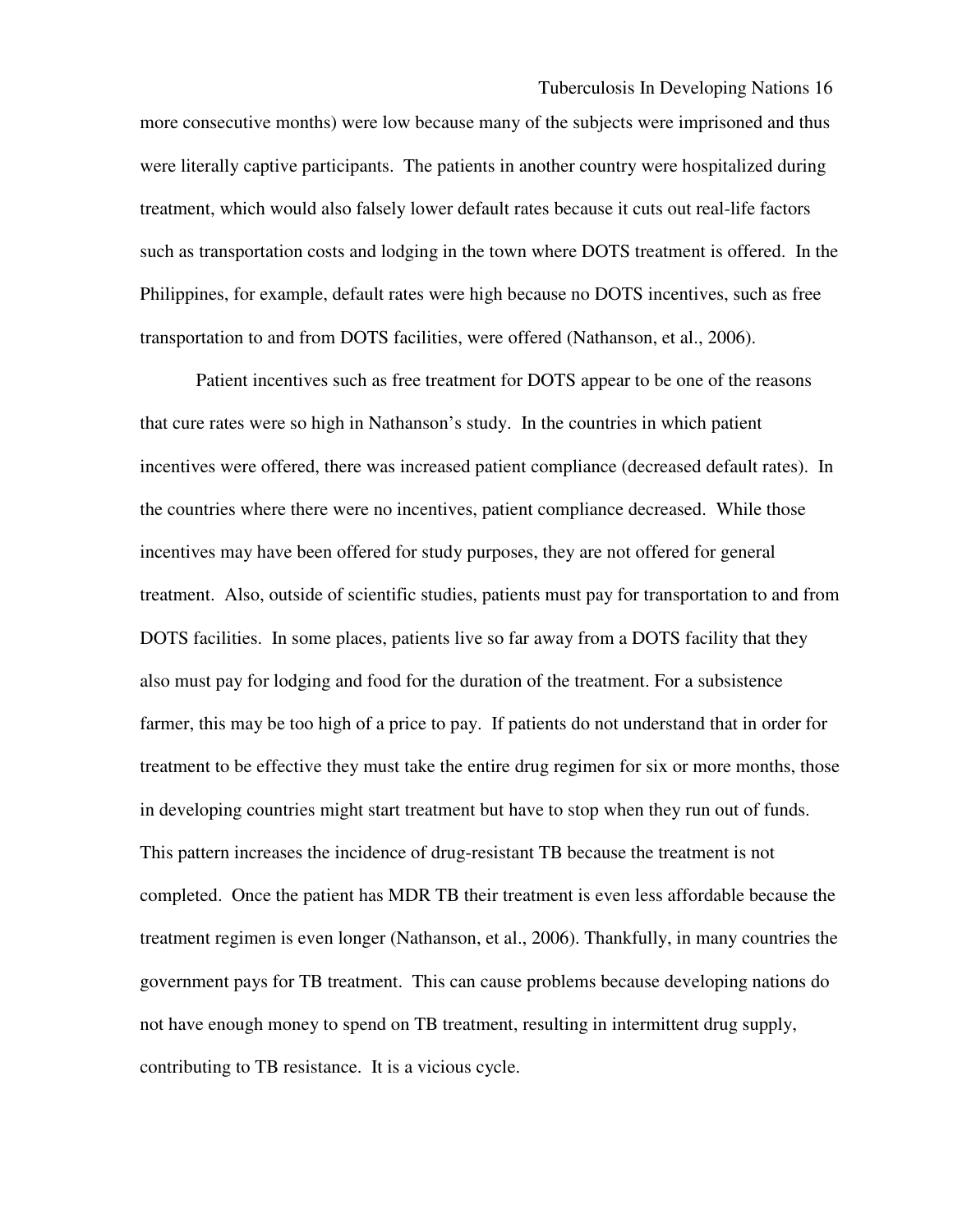The same drugs that are being used to treat TB today are the same ones that have been used for the past 30 years (Salomon et al., 2006). These drugs are highly toxic, and the mycobacteria they attempt to kill are becoming more and more resistant. Why haven't newer, more efficient drugs been researched and developed to extinguish TB around the world? The sad answer is that there is not a fortune to be made by pharmaceutical companies to research and develop new TB drugs. Since the majority of TB patients live in low to middle-income countries, they would not be able to pay for an expensive new drug, even if it was more effective and less toxic. Even if the governments of each nation paid for the new drug treatment as some do now, it would still be too expensive, because developing nations cannot afford to pay a lot of money for TB treatment. Without this financial incentive, pharmaceutical companies and researchers have turned to the development of more profitable drugs for other diseases, leaving TB patients without alternatives. In the cases of those with MDR or XDR TB, this also leaves patients without treatment.

 Ridley, Grabowski, and Moe proposed an idea to help give incentives to pharmaceutical researchers in the United States to develop new and more effective TB drugs. They proposed that vouchers be given to pharmaceutical companies who develop FDAapproved drugs for TB which are superior to the existing drugs. Also, in order to receive a voucher, the company would have to forgo patent rights and find a manufacturer for the drug. The vouchers given to the companies for their newly developed TB drugs would be auctioned to major pharmaceutical companies. Each voucher would give its bearer a "priority pass" – enabling one of the drugs that they are developing to "cut in line" so to speak, and go through the FDA's red tape more quickly (cutting down the time it would take before that drug hit the market from 18 to six months). This would be profitable (and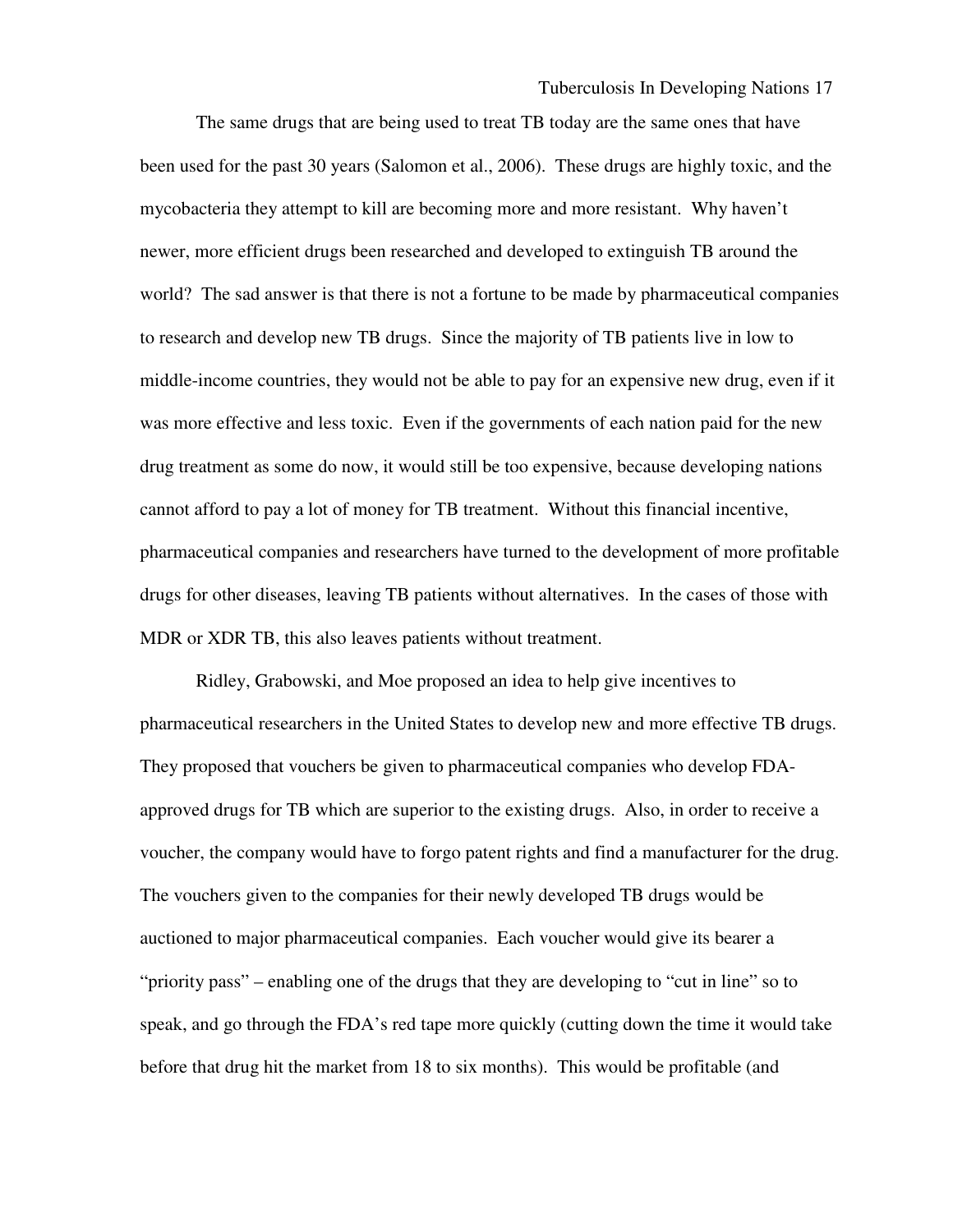therefore an attractive offer) for the buyer of the voucher because the more time a drug spends on the market, the more money the company makes. The company holding the voucher would have to pay a user fee in addition to the amount for which they bought the voucher. This user fee would cover the cost of the FDA hiring more people, buying more equipment, etc. required to prioritize that drug (2006).

#### Vaccinations

 The traditional vaccine for TB is the Bacillus Calmete-Guérin (BCG). The BCG vaccine was developed in the early 1900's and its use was widespread in France in the late 1920's. In the 1980's however, it was discovered that TB caused more deaths in AIDS patients (especially those who had been vaccinated with the BCG vaccine) than did any other disease.

 Surprisingly, the BCG vaccine was found to be more effective against leprosy (caused by *Mycobacterium leprae*) than against TB. Kumar, Malhota, and Goswami concluded that the BCG vaccine appears to be more effective against systemic mycobacterial infection than against local pulmonary TB infection (2003).

 An alternative to the live attenuated BCG vaccine is the auxotrophic BCG vaccine. The bacteria in this vaccine are genetically mutated so that they lack the ability to replicate for very long. These bacteria do not suppress the host immune system (the attenuated vaccine does), so they can be safely administered to AIDS patients. The drawback is that the mutated bacteria only last a few months and after that the immunity is lost.

 Several ideas about TB vaccines are being explored. Live TB mycobacteria have the ability, once they enter a host, to suppress its immune system. Little is known about how they accomplish this. If scientists could discover and isolate the part of the mycobacterium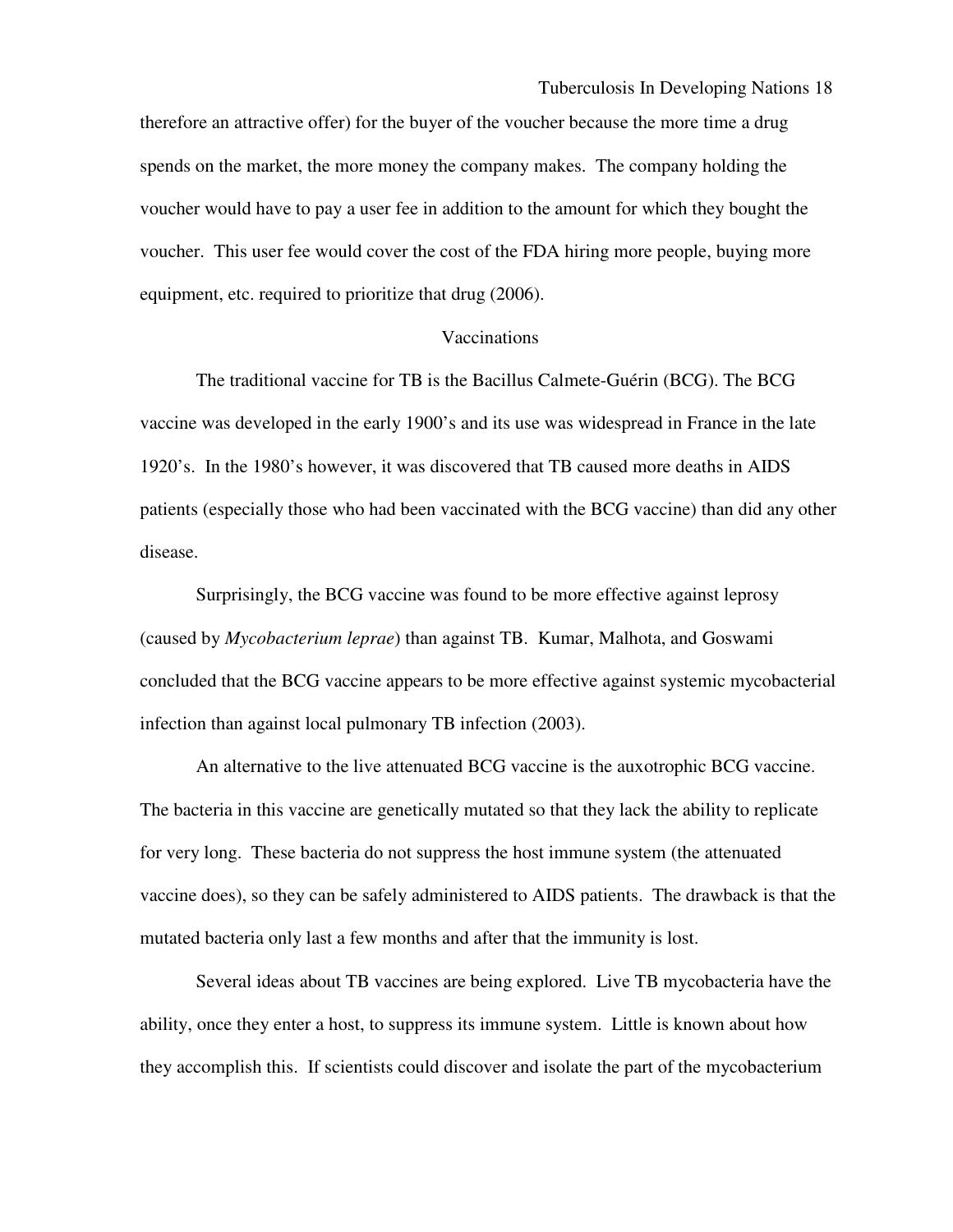that triggers, but does not suppress the immune response, they could use this in the development of a vaccine against *M. tuberculosis*. Another vaccine option being explored is a DNA vaccine. This could be dangerous though because it could cause mutation in the antitumor portion of DNA and allow uncontrolled tumor growth (Kumar, Malhotra, Goswami, & Bamezai, 2003).

## HIV/AIDS And Its Effect On Tuberculosis Treatment

 The HIV-infected population is remarkably more vulnerable to TB when compared to the general population. These immunosuppressed patients are six times more likely to become infected with tuberculosis in the first year of contraction with HIV, and rates only increase from there. If an HIV patient develops an active tuberculosis infection they are 100 times more likely to progress to full-blown AIDS. TB is one of the main causes of death in AIDS patients (Silversides, 2006). Fully one third of those with HIV are co-infected with TB. The two diseases have a reciprocal relationship. HIV increases susceptibility to TB, and TB increases the pathogenicity of HIV (Chen, 2004). Treatment of TB in HIV patients is complicated. As a result of their immunocompromised status, HIV patients' immune systems cannot aid the drugs in fighting the TB invasion. Treatment must continue for several months longer than it would with patients not infected with HIV. Drug interactions are also highly problematic. Rifampin and rifabutin increase the metabolism of NNRTI's (HIV drugs). As a result, this combination of TB and HIV drugs cannot be taken together. Whichever drug type is chosen (HIV or TB) results in the other condition not receiving optimal treatment (Lenhe 2007). Some people advocate that using drugs for TB prophylaxis while also always testing for TB *and* HIV will help relieve the HIV/TB co-infection crisis (Silversides, 2006).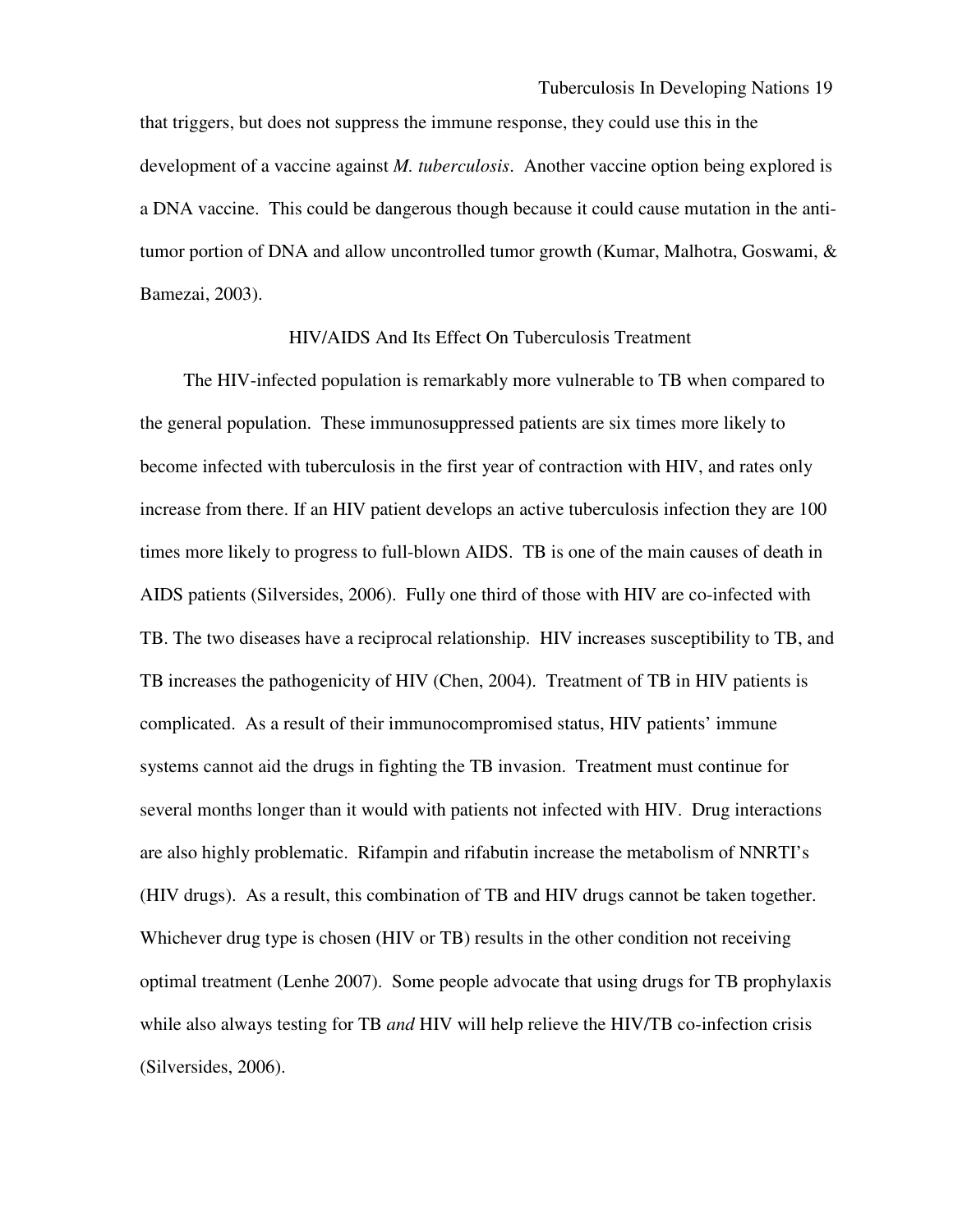The Incidence Of Tuberculosis In Healthcare Workers

Joshi, Reingold, Menzies, & Pai proposed that in low and middle-income countries, healthcare workers lack the resources to prevent nosocomial infection of TB (2006). In researching past studies on this subject, they found that an average of 54% of healthcare workers have a latent TB infection  $(69 - 5,780$  per 100,000 workers). In contrast, in highincome countries, the incidence of TB in healthcare workers was less than 25 in 100,000 per year. This could be partly due to the increased number of TB carriers in the general population in low and middle-income countries as compared to high-income ones. The presence of latent TB infection in lower-level nursing/medical students in the studies surveyed correlated with the TB rate of the general population in their respective countries. Several studies focused on nursing and medical students and found that senior-level students had two to three times higher rates of latent TB infection than junior-level students. Therefore, the more time spent in the patient care setting, the more likely a student was to have a latent TB infection. Correspondingly, in the general healthcare worker population, the more years spent working in healthcare, the higher the prevalence of TB. In addition, the jobs with more patient contact (nurses, paramedics, lab technicians, and physicians) had a higher incidence of TB than those with low patient contact (administrative staff) (Joshi, et al., 2006).

 Low-income countries, because of their limited resources and high incidence of TB, focus those resources on detection and DOTS treatment of TB. Prevention of healthcare worker infection is not part of the budget. In high-income settings, the rate of TB in healthcare workers has been shown to decrease when infection control methods are implemented. The conclusion that Joshi, et al. came to is that TB is an occupational risk for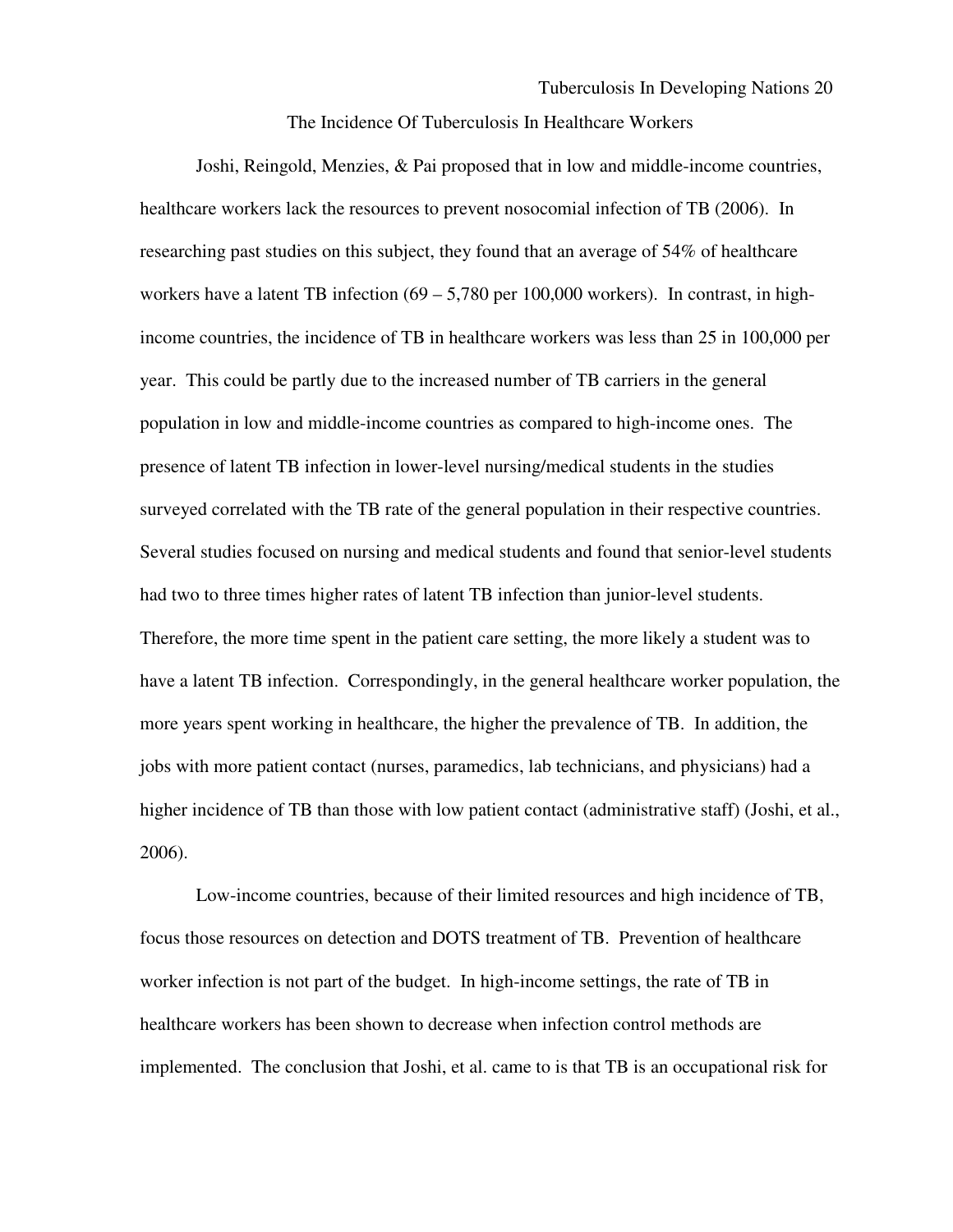healthcare workers in low to middle-income countries due to high exposure and insufficient infection control methods (2006).

### Ethical Implications

The development of drugs for tuberculosis has been gaining more attention recently than it had in the past, but publicity alone is not enough to cause pharmaceutical companies to develop drugs to cure this disease. Tuberculosis is very much a disease of poverty. Healthcare has become a commodity sold to the highest bidder. This is not an ethical way to view healthcare. As one nurse researcher put it, "to abandon medical ethics to the marketplace would be to abandon the meaning of illness, and the trust on which healing is based" (Benner, 1998, p. 122).

Any disease that affects less than 200,000 Americans is labeled an orphan disease - it is essentially a disease that is rare *in the United States*. This narrow definition does not take into account that a so-labeled orphan disease could be highly prevalent in other areas of the world. In fact, many "orphan diseases" are diseases of poverty that are rampant in low and middle-income countries. For years these orphan diseases such as tuberculosis were practically ignored in the realm of pharmaceutical research and development (R&D) (Towse & Kettler, 2005, World Health Organization).

In order to help counteract this neglect, the US Orphan Drug Act (ODA) was put into effect in 1983. In the ODA, the US government recognized that if any pharmaceutical company tried to develop a drug for an orphan disease, it would result in financial loss for that company. The ODA uses "push" and "pull" mechanisms to give pharmaceutical companies incentives to develop drugs for diseases that normally would not be profitable enough for them to even consider developing. Some examples of the "push" mechanism are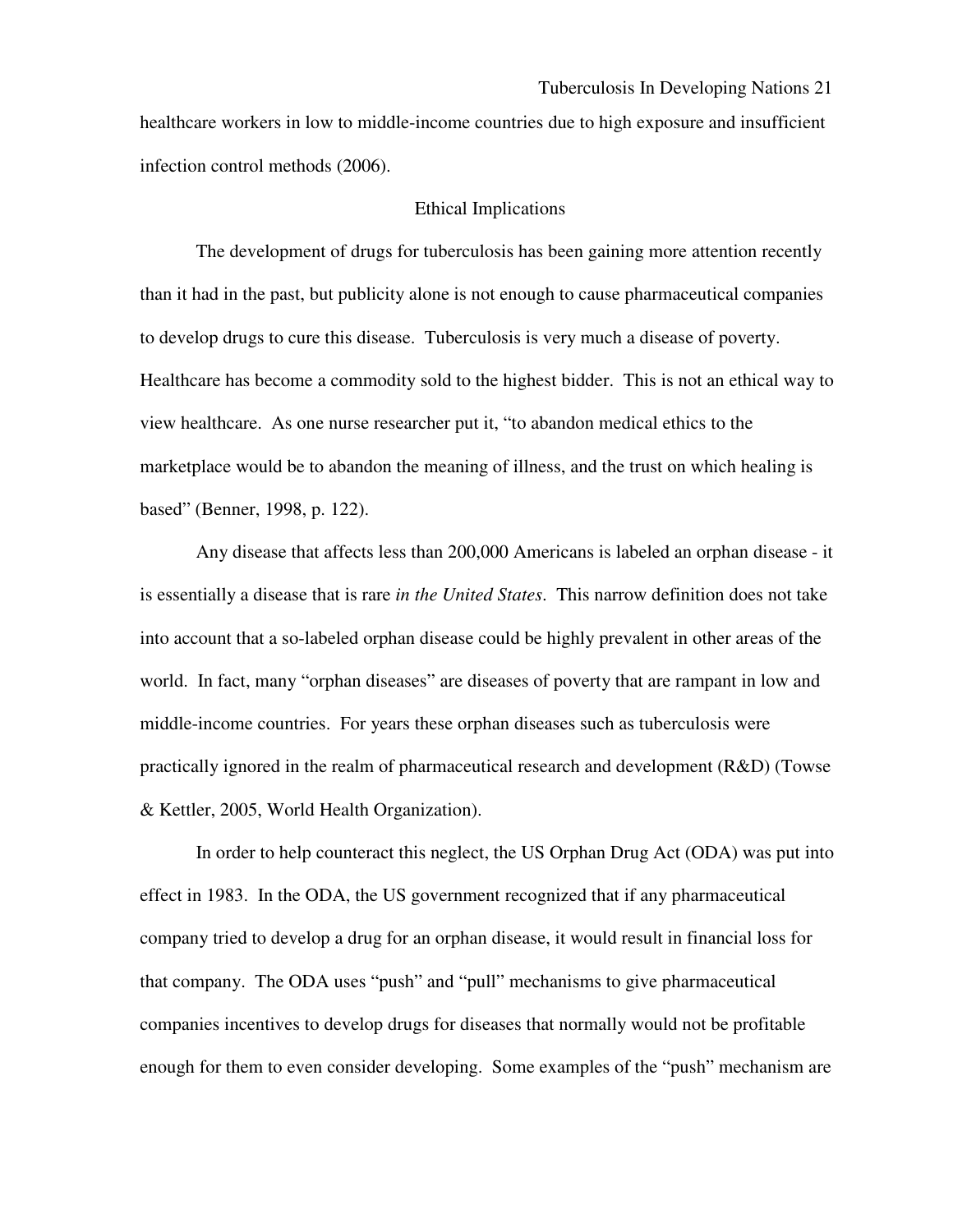providing grants to defray the costs of developing the drug, tax breaks, and expedited drug approval by the FDA. The "pull" mechanism is identified as a period of seven years of exclusive rights for that drug on the market. The push mechanism is fairly effective, and new drugs have been developed for some diseases of poverty as a result of this mechanism.

The problem with TB is that it has recently lost its orphan disease status because it now has infected slightly over 200,000 people in the United States. This is unfortunate, because when it was an orphan disease pharmaceutical companies could get governmentprovided incentives to develop drugs to treat it. Now, they will not get those incentives, and since it is so close to the orphan disease cutoff there are still not nearly enough people in developed nations to justify formulating new TB drugs.

Even if TB dropped back to orphan disease status, there are still problems with the pharmaceutical incentives provided. Although the push mechanisms are fairly effective in providing incentives for the development of orphan drugs, the pull mechanism is not a very effective incentive for the research and development  $(R&D)$  of drugs for diseases of poverty. Seven years of exclusive rights to sell a drug to a poverty-stricken population is not profitable to a pharmaceutical company for the very reason that the country is poor, and thus would not be able to afford high drug prices. The current pull mechanism of ODA does nothing to increase the buying power of the people who need the drug. Towse and Kettler suggest that governments should set a purchase price for each new drug developed that would take into account the amount of time spent developing the drug, the cost of developing the drug, and the cost of failed tries in the process. This would provide an extremely strong push mechanism, making a poor pull mechanism not as significant a deterrent for pharmaceutical companies (Towse & Kettler, 2005, Food and Drug Administration, 2007).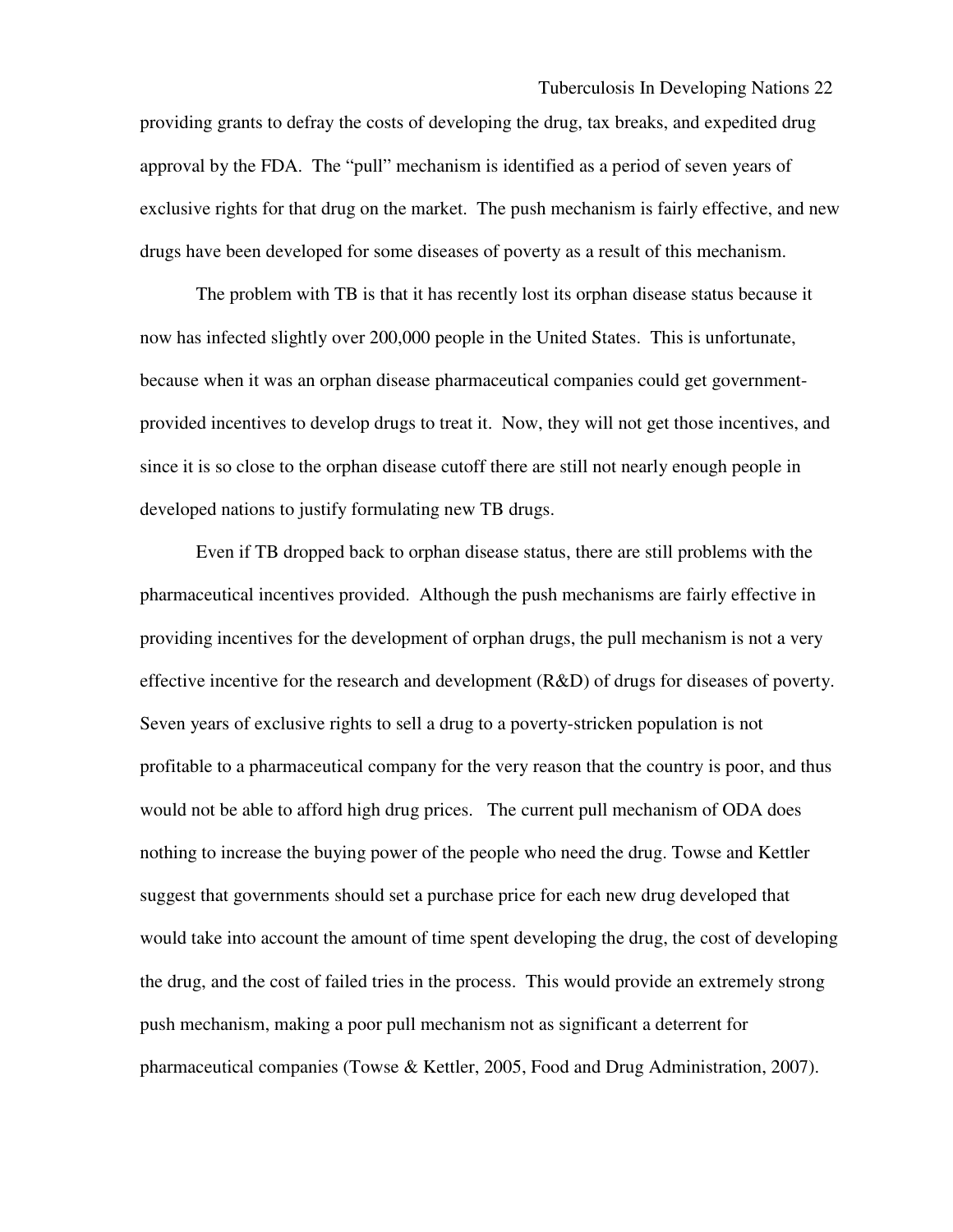In addition to examining the biological and economic issues of the R&D of TB drugs, the spiritual and ethical issues involved need to be discussed. Some questions arise, such as why should people in the United States care about diseases of poverty that affect so few people in the US? In order to focus on tuberculosis and why the development of new drugs is essential, this paper promotes the premise that the Bible is the infallible word of God and thus is true. Each human is a created being who, bearing the image of his or her creator, has worth in the eyes of God. Genesis 1:27 says, "So God created man in his own image, in the image of God he created him; male and female he created them." Since all humans have worth in the eyes of God, their lives should also have worth in the eyes of believers and followers of Jesus. Christians are also challenged to follow the words of Christ and care for the ones who need treatment the most but can't afford it (the "least of these" – Matthew 25: 40). The fact that some individuals do not have money to pay for the treatment of their disease should not exclude them from obtaining treatment.

Nurse theorist Patricia Benner emphasizes a need for strangers who are compassionate to one another. She points out that many people, when reading the story of the Good Samaritan (Luke 10:25-37), tend to view the story with themselves playing the role of the Samaritan. Benner goes on to suggest that this thought should be reversed, and that people should instead imagine themselves as the wounded man, lying on the side of the road in desperate need of help. Those with tuberculosis and other diseases of poverty are like the man on the side of the road. The fact that someone can identify with the suffering man should spur that person to act compassionately and care for those in need – for example, by working to convince pharmaceutical companies to develop new TB drugs. Each person hopes that someday when they are suffering, someone will care for them. That common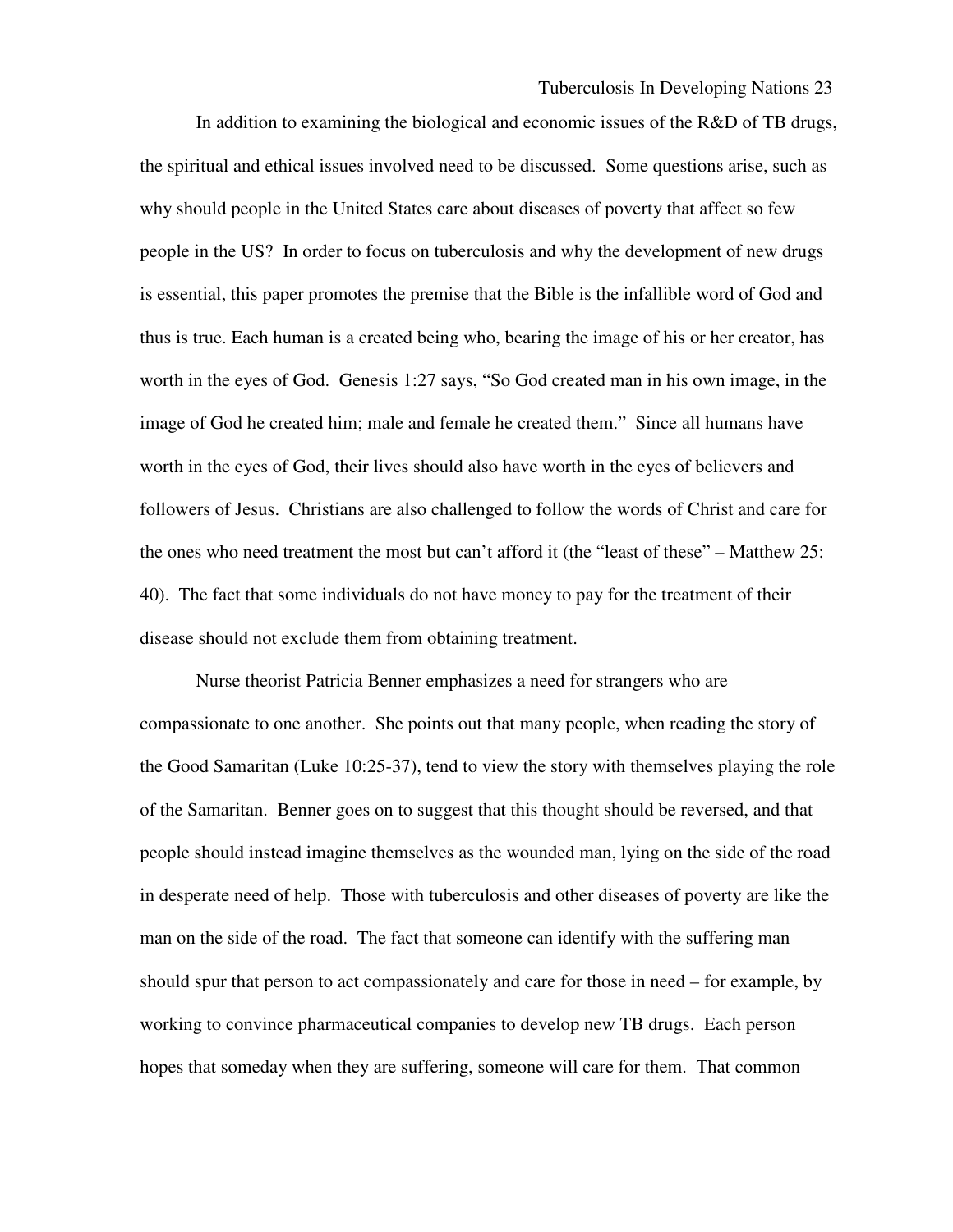human feeling should cause people to care for others who are presently suffering (Benner, 1998).

In the case of drug R&D, money is power. Benner (1998) states that, "Those who are powerful are able to demand that others care for them" (p. 124). In the high-tech world of modern medicine, there is a tendency to focus on healthcare as a commodity. Pharmaceutical companies, which have obligations to their shareholders, look for the R&D projects that will bring the most profit. R&D for new TB drugs would be a very risky financial maneuver. Developing drugs for diseases that are prevalent in rich nations is more likely to be profitable, because those are the ones that have health insurance companies that can afford to buy drugs at high prices.

The worldwide impact of TB is difficult for Americans to grasp because there are so few people in the US that have the disease. Though tuberculosis affects millions worldwide, but it has been placed in the same category as rare cancers that affect only a few thousand Americans. Americans should care about tuberculosis treatment because the drug-resistant strains have tremendous potential to spread to developed nations, increasing the number of untreatable cases in the US. MDR and XDR TB are on the rise, and there are few to no drugs that can treat these strains.

## Current Status

The same drugs that were being used to treat TB decades ago are still being used today. Despite new discoveries about medicine and technology no new TB drugs have been developed in the last 30 years. The drugs currently used to treat tuberculosis are not very effective, and thus have a long course of treatment. They also have unpleasant side effects and are toxic to many body organs. If people stop taking the medicine because they lack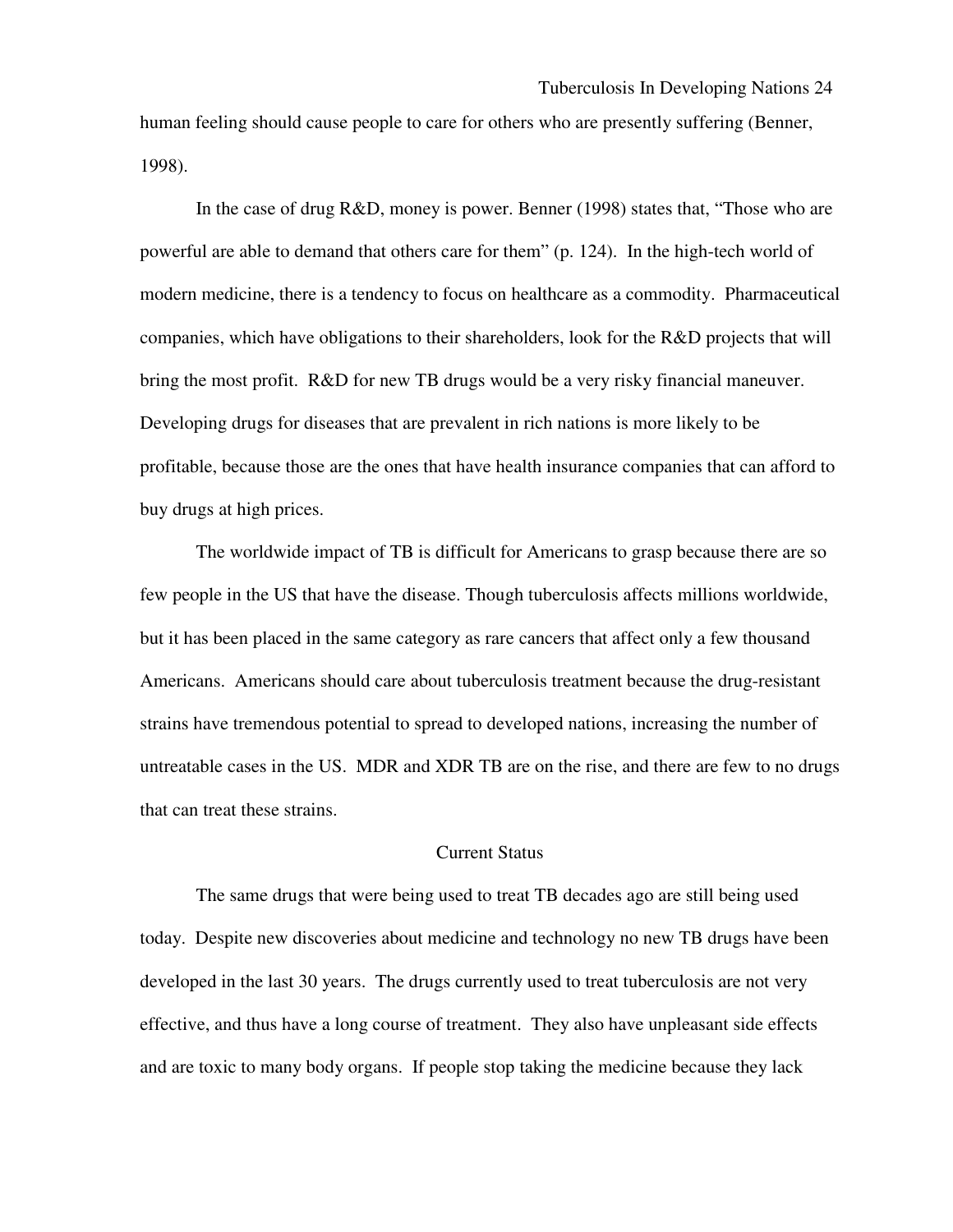funds, because of the unpleasant side effects, or because of the long course of treatment, the risk that the TB bacteria will develop drug resistance is increased. This has been a common scenario over the last few decades of TB treatment. Multi-drug resistant TB has become more and more prevalent in the world. Once a person has contracted multi-drug resistant TB, other (second-line) drugs must be used. These drugs are even more toxic, more expensive, and have an even longer course of treatment. This further decreases patient compliance with taking the medicine and increased mortality rates (Spigelman & Gillespie, 2006; Global TB Alliance, 2007).

In addition to multi-drug resistant TB, there is now a strain of TB (XDR) that is resistant to almost every TB drug, making it virtually untreatable. New drugs need to be developed that are capable of treating this new form of TB and the original form as well. New drugs need to be developed because this virtually untreatable disease – XDR TB – could spread across country borders and become epidemic in the US and the rest of the world (Global TB Alliance, 2007).

The threat of spreading extensively drug resistant TB is a very real and frightening threat. Previously it was thought that drug resistant TB could be contained in developing countries and not affect the United States. Then, in the spring of 2007, a man infected with extensively drug resistant TB traveled to Europe and back to the US; exposing everyone on the planes and in the airports he was in to the threat of his disease. Fortunately, he did not transmit it to anyone that the center for disease control (CDC) is aware of, but the threat of exposure during air travel is there. As previously mentioned, people who have AIDS are especially susceptible to TB because their immune systems are already compromised. It is also difficult to treat TB along with AIDS because of the incompatibility of TB and HIV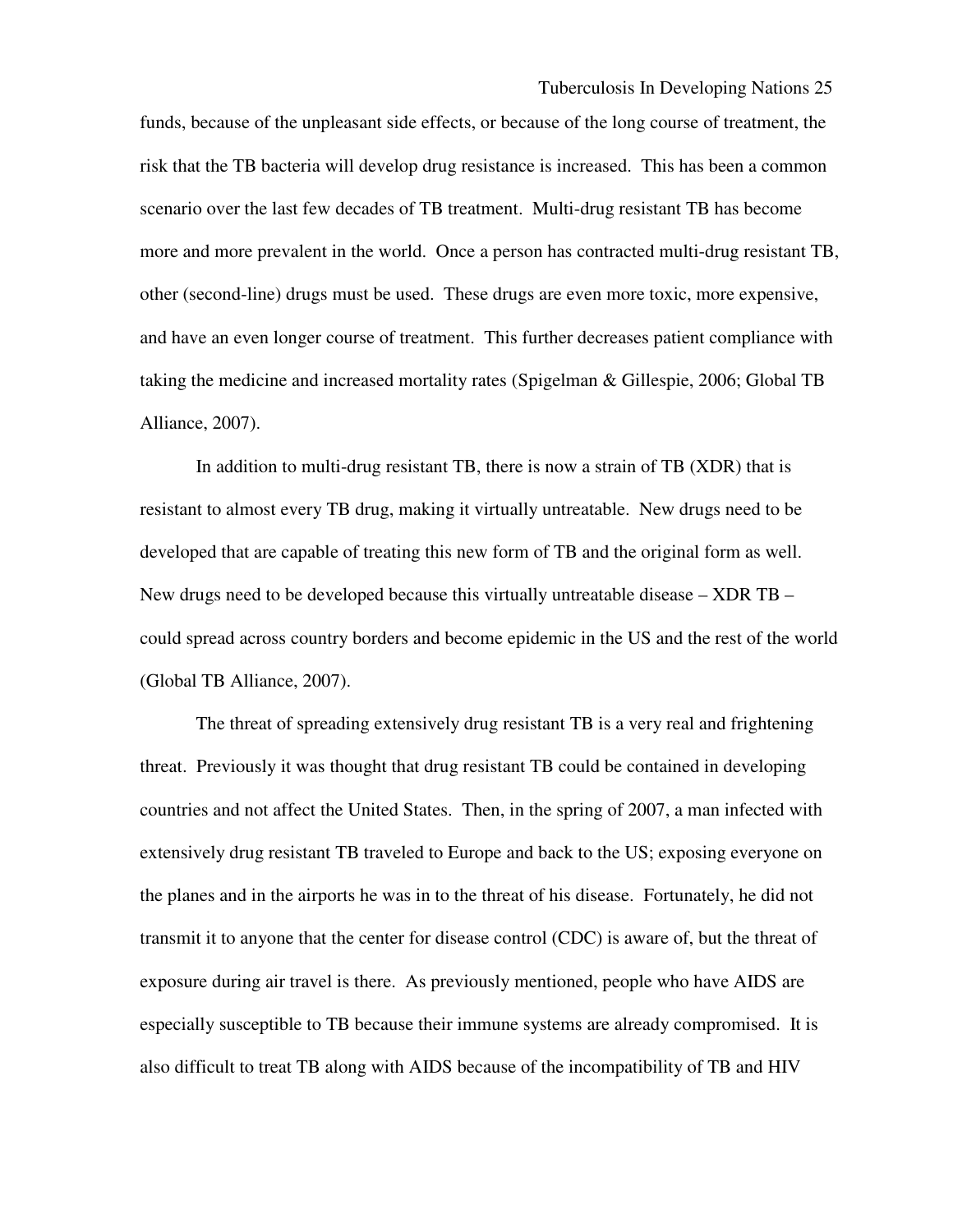drugs. Countries where AIDS is already a problem could be overwhelmed with tuberculosis if a more effective treatment is not found soon (World Health Organization).

 Several organizations have been formed in the past decade to publicize the need for and facilitate the development of new TB vaccines and drugs. The Global Alliance for TB Drug Development (Global Alliance) is one of the front-runners of this movement. Their main goal is to discover and develop new drugs that will shorten the duration of and simplify TB treatment, improve the treatment of latent TB, and effectively combat multi-drug resistant TB and extensively drug resistant TB. The Global Alliance is using private companies partnered with and funded by public entities in adherence with the ODA. These agencies work to get contracts granting reduced sale prices for the newly developed drugs that would be affordable for the impoverished people to whom the drugs would be marketed (Wheeler & Berkley, 2001).

In conclusion, as one of the largest causes of mortality in the world, tuberculosis has been gaining more publicity in recent years. With the emergence of MDR and XDR TB, it has become a threat not only to impoverished developing nations, but also to rich developed nations. If no treatment for drug resistant TB is found, it could spread and become an epidemic in the US. New drugs need to be developed that shorten drug therapy, are less toxic, and are affordable to the impoverished people that tuberculosis strikes.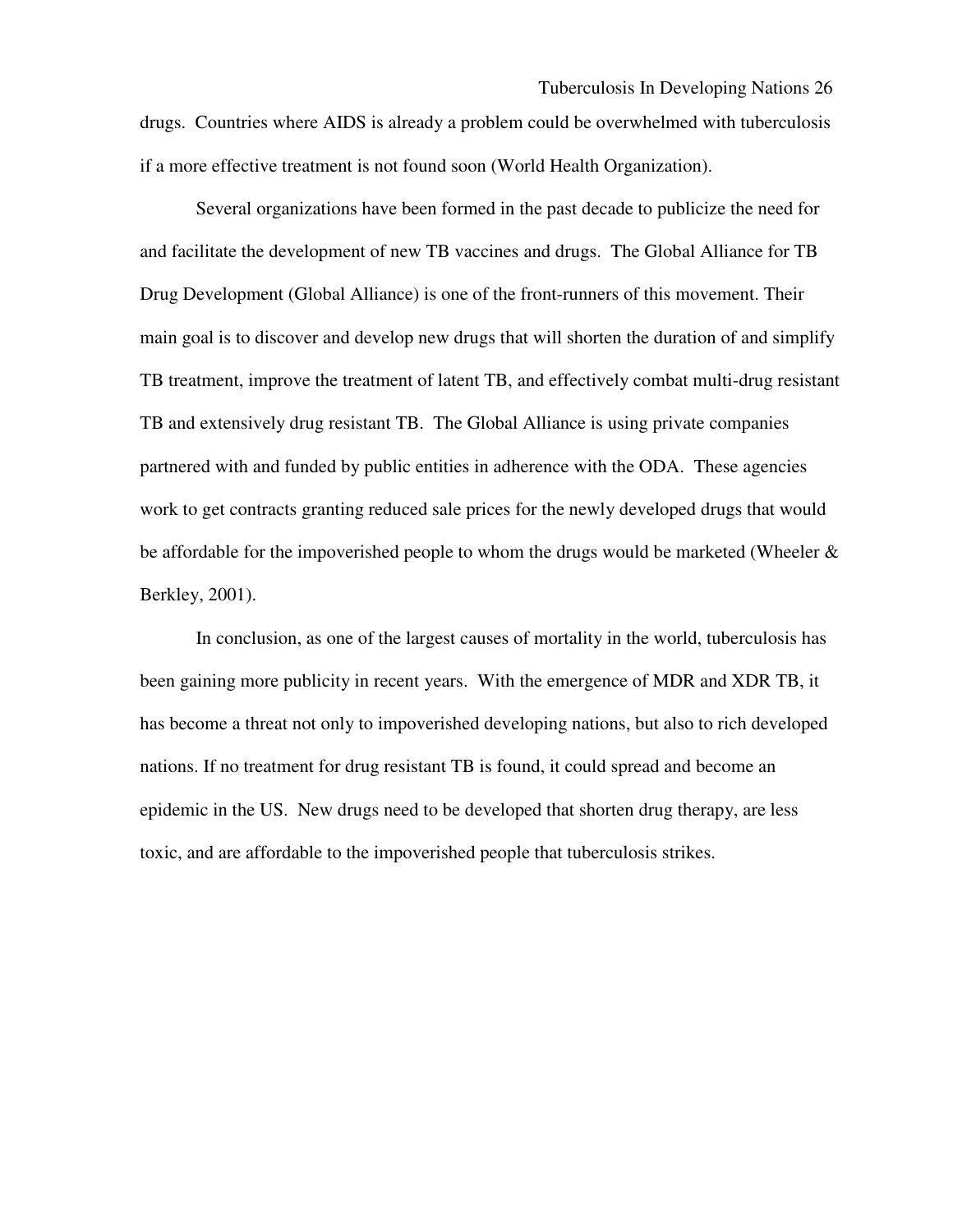References

Alteri, C. J.; Xicohténcatl-Cortes, J.; Hess, S.; Caballero-Olín, G.; Girón, J. A.; & Friedman, R. L. (2007, March). *Mycobacterium tuberculosis* produces pili during human infection. *Proceedings of the National Academy of Sciences of the United States of America, 104*(12)*,* 5145-5150.

- Barry, P.J., O'Conner, T.M., (2007). Novel Agents in the Management of Mycobacterium Tuberculosis Disease. *Current Medicinal Chemistry, 14*(18), 2000-2008.
- Benner, P. (1998). When healthcare becomes a commodity: The need for compassionate strangers. In Kilner, J.F, Orr, R.D., & Shelly, J.A. (Eds.), *The changing face of healthcare* (119-135) Grand Rapids, MI: Wm. Eerdmans Publishing Co.
- Biava, M., Porretta, G.C., Deidda, D., Pompei, R. (2006, Jun). New trends in development of antimycobacterial compounds. *Infectious Disorders – Drug Targets, 6* (2), 159-172.
- Chen, Z. W. (2004). Immunology of AIDS virus and mycobacterial co-infection. *Current HIV Research, 2*, 351-355.
- Cohen, J. (2004, Dec). New TB drug promises shorter, simpler treatment. *Science, 306*, retrieved April 26, 2007 from www.ebscohost.com
- Deretic, V., Singh, S., Master, S., Harris, J., Roberts, E., Kyei, G., et al. (2006, May). Mycobacterium tuberculosis inhibition of phagolysosome biogenesis and autophagy as a host defense mechanism. *Cellular Microbiology, 8*(5), 719-727.
- Espinal M. A., & Dye, C. (2005, April). Can DOTS control multidrug-resistant tuberculosis? *Lancet*, *365*, 1206-1209. Retrieved April 22, 2007 from www.ebscohost.com.

Food and Drug Administration. http://www.fda.gov/orphan/oda.htm. Retrieved November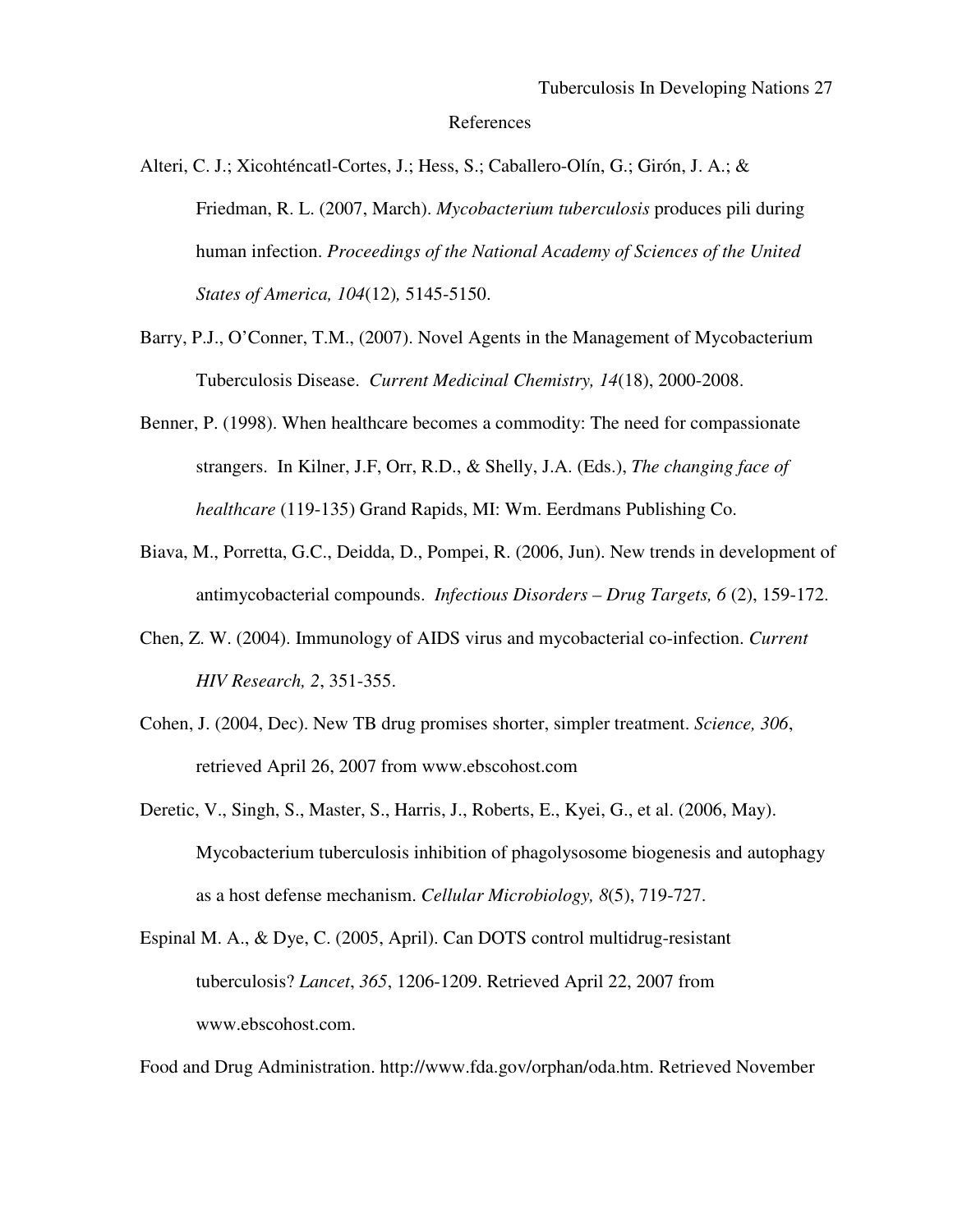20, 2007.

Global TB Alliance. www.tballiance.org/newscenter. Retrieved November 19, 2007.

- Holden, C. (2004, Jan). Ratting out tuberculosis. *Science, 303*(5655), 166-166. Retrieved February 5, 2008 from www.ebscohost.com
- Joshi, R., Reingold, A. L., Menzies, D., & Pai, M. (2006, Dec.). Tuberculosis among health-care workers in low- and middle-income countries: A systematic review. *PLoS Medicine, 12,* 2376-2391.
- Kumar, Malhotra, Goswami, & Bamezai, 2003, Oct/Dec.). How far have we reached in tuberculosis vaccine development? *Critical Reviews in Microbiology, 29*(4), 297-312
- Lenhe, R. A. (2007). *Pharmacology for Nursing Care*. St. Louis, MO: Saunders Elsevier.
- Nathanson, E. et al. (2006). Multidrug-resistant Tuberculosis Management in Resourcelimited Settings. *Emerging Infectious Diseases, 12,* 1389-1397.
- Ridley, D.B., Grabowski, H. G., & Moe, J. L. (2006, Mar/Apr.). Developing drugs for developing countries. *Health Affairs, 25*(2), 313-324.
- Salomon, J. A., Lloyd-Smith, J. O., Getz, W. M., Resch, S., Sánchez, M. S., Porco, T. C., et al. (2006, Aug). Prospects for advancing tuberculosis control efforts through novel therapies. *PLoS Medicine, 3*(7), 273-280.
- Shah, N. S., Wright, A., Bai, G., Barrera, L., Boulahbal, F., Martín-Casabona, N., et al. (2007, March). Worldwide emergence of extensively drug-resistant tuberculosis. *Emerging Infectious Diseases, 13*(3), 380 – 387.
- Silversides, A. (2006, Sep). HIV/TB co-infections rising. *CMAJ: Canadian Medical Association Journal, 175*(7), 725-726

Spigelman, M., & Gillespie, S. (2006, Mar.). Tuberculosis drug development pipeline: